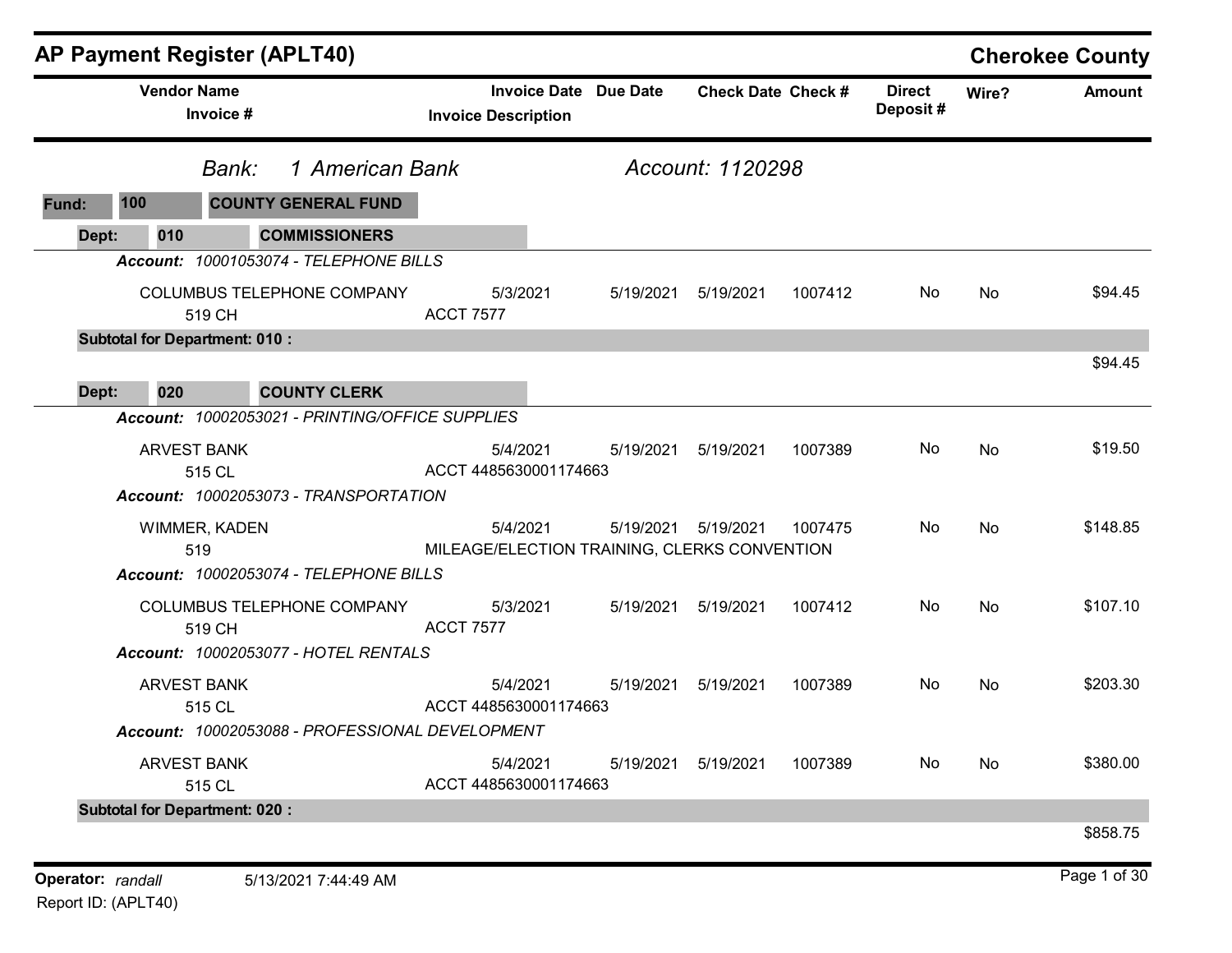|       |                                      | AP Payment Register (APLT40)                                                  |                                   |                              |                           |         |                           |           | <b>Cherokee County</b> |
|-------|--------------------------------------|-------------------------------------------------------------------------------|-----------------------------------|------------------------------|---------------------------|---------|---------------------------|-----------|------------------------|
|       | <b>Vendor Name</b><br>Invoice #      |                                                                               | <b>Invoice Description</b>        | <b>Invoice Date Due Date</b> | <b>Check Date Check #</b> |         | <b>Direct</b><br>Deposit# | Wire?     | <b>Amount</b>          |
| Dept: | 030                                  | <b>TREASURER</b>                                                              |                                   |                              |                           |         |                           |           |                        |
|       |                                      | Account: 10003053074 - TELEPHONE BILLS                                        |                                   |                              |                           |         |                           |           |                        |
|       | 519 CH                               | COLUMBUS TELEPHONE COMPANY<br>Account: 10003053079 - MAINT/REPAIRS MACH/EQUIP | 5/3/2021<br><b>ACCT 7577</b>      | 5/19/2021                    | 5/19/2021                 | 1007412 | No.                       | No        | \$168.07               |
|       | <b>STRONGHOLD DATA</b><br>35667      |                                                                               | 5/10/2021<br><b>INV 35667</b>     | 5/19/2021                    | 5/19/2021                 | 1007465 | No.                       | No        | \$95.00                |
|       | <b>Subtotal for Department: 030:</b> |                                                                               |                                   |                              |                           |         |                           |           |                        |
| Dept: | 040                                  | <b>ATTORNEY</b>                                                               |                                   |                              |                           |         |                           |           | \$263.07               |
|       |                                      | Account: 10004053023 - EMPLOYEE FOOD/MEALS                                    |                                   |                              |                           |         |                           |           |                        |
|       | <b>ARVEST BANK</b><br>519 AT         |                                                                               | 5/5/2021<br>ACCT 4485630001141977 | 5/19/2021                    | 5/19/2021                 | 1007389 | No.                       | No        | \$58.35                |
|       |                                      | Account: 10004053030 - GASOLINE                                               |                                   |                              |                           |         |                           |           |                        |
|       | <b>ARVEST BANK</b><br>519 AT1        |                                                                               | 5/5/2021<br>ACCT 4485630001141936 | 5/19/2021                    | 5/19/2021                 | 1007389 | No.                       | No        | \$108.51               |
|       |                                      | Account: 10004053074 - TELEPHONE BILLS                                        |                                   |                              |                           |         |                           |           |                        |
|       | 519 CH                               | COLUMBUS TELEPHONE COMPANY                                                    | 5/3/2021<br><b>ACCT 7577</b>      | 5/19/2021                    | 5/19/2021                 | 1007412 | No                        | No        | \$305.00               |
|       |                                      | Account: 10004053075 - DUES/SUBSCRIPTIONS                                     |                                   |                              |                           |         |                           |           |                        |
|       | <b>ARVEST BANK</b><br>519 AT         |                                                                               | 5/5/2021<br>ACCT 4485630001141977 | 5/19/2021                    | 5/19/2021                 | 1007389 | No.                       | <b>No</b> | \$38.00                |
|       |                                      | Account: 10004053076 - PROFESSIONAL SERVICES                                  |                                   |                              |                           |         |                           |           |                        |
|       | <b>LADELL F TURLEY CSR</b><br>519 AT |                                                                               | 5/10/2021<br><b>TRANSCRIPTS</b>   | 5/19/2021                    | 5/19/2021                 | 1007440 | No.                       | No        | \$124.00               |
|       |                                      | Account: 10004053078 - LEGAL PRINTING/ADVERTISING                             |                                   |                              |                           |         |                           |           |                        |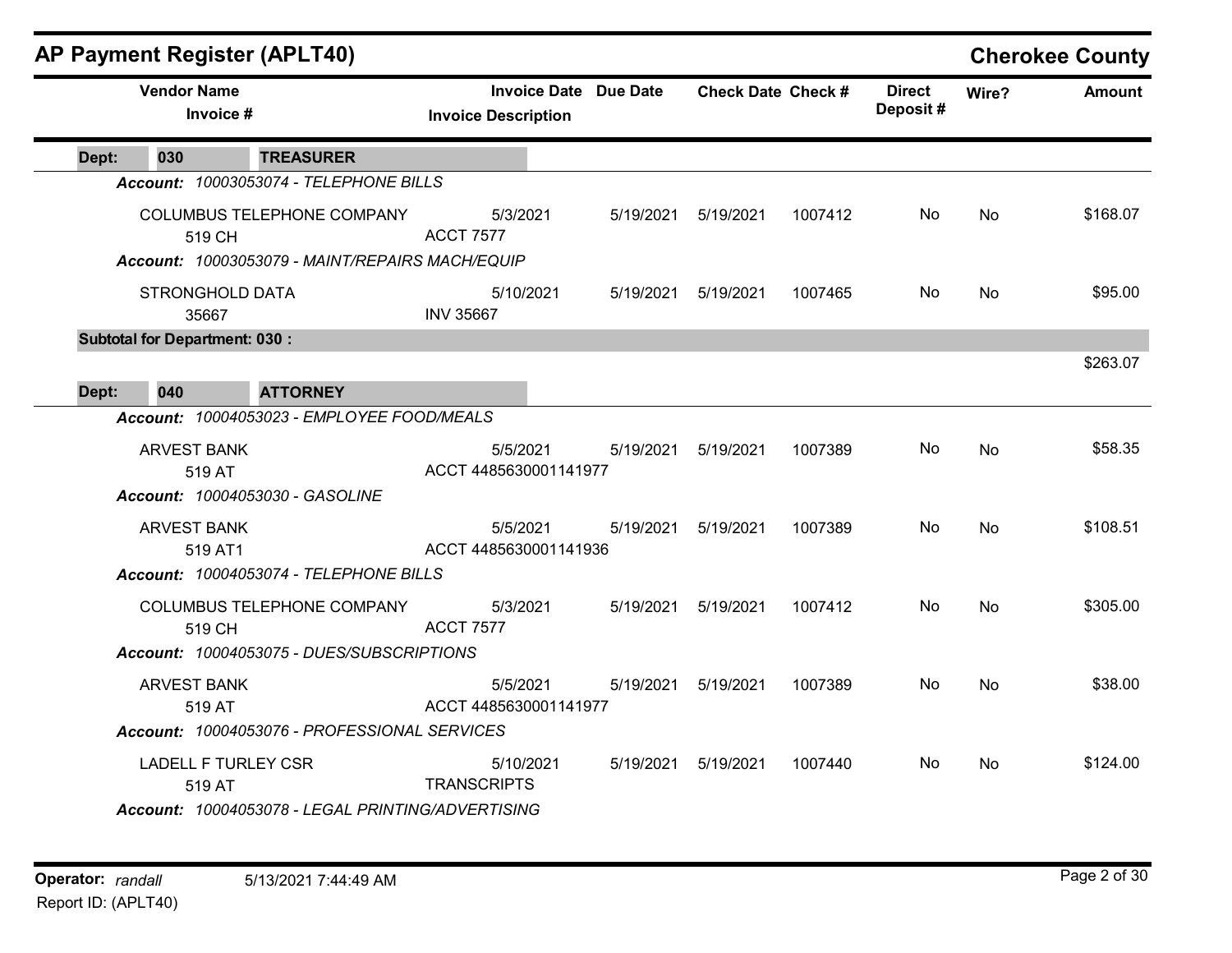| <b>Vendor Name</b><br>Invoice #                                                          | <b>Invoice Date Due Date</b><br><b>Invoice Description</b> | <b>Check Date Check #</b> | <b>Direct</b><br>Deposit# | Wire?     | <b>Amount</b> |
|------------------------------------------------------------------------------------------|------------------------------------------------------------|---------------------------|---------------------------|-----------|---------------|
| <b>COLUMBUS NEWS REPORT</b><br>519 AT<br>Account: 10004053081 - MISC EXPENSE             | 5/10/2021<br>5/19/2021<br><b>LEGAL NOTICES/HEARINGS</b>    | 5/19/2021<br>1007411      | No                        | <b>No</b> | \$96.00       |
| <b>ARVEST BANK</b><br>519 AT<br>Account: 10004053089 - OTHER CONTRACTUAL                 | 5/5/2021<br>5/19/2021<br>ACCT 4485630001141977             | 5/19/2021<br>1007389      | No                        | <b>No</b> | \$79.46       |
| <b>VERIZON WIRELESS</b><br>987770610                                                     | 5/10/2021<br>5/19/2021<br>INV 9877770610                   | 5/19/2021<br>1007473      | No                        | No        | \$80.02       |
| THOMSON REUTERS - WEST<br>844279500                                                      | 5/10/2021<br>5/19/2021<br>INV 844279500                    | 5/19/2021<br>1007468      | No                        | <b>No</b> | \$301.74      |
| <b>Subtotal for Department: 040:</b><br>050<br><b>REGISTER OF DEEDS</b><br>Dept:         |                                                            |                           |                           |           | \$1,191.08    |
| Account: 10005053074 - UTILITIES/TELEPHONE BILLS<br>COLUMBUS TELEPHONE COMPANY<br>519 CH | 5/3/2021<br>5/19/2021<br><b>ACCT 7577</b>                  | 1007412<br>5/19/2021      | No                        | <b>No</b> | \$106.50      |
| <b>Subtotal for Department: 050:</b><br>060<br><b>SHERIFF &amp; JAIL</b><br>Dept:        |                                                            |                           |                           |           | \$106.50      |
| Account: 10006053021 - PRINTING/OFFICE SUPPLIES<br><b>QUILL CORPORATION</b><br>16268409  | 5/5/2021<br>5/19/2021<br>INV 16268409                      | 5/19/2021<br>1007457      | No                        | <b>No</b> | \$46.46       |
| <b>QUILL CORPORATION</b><br>16107544                                                     | 4/29/2021<br>5/19/2021<br>INV 16107544                     | 5/19/2021<br>1007457      | No                        | <b>No</b> | \$79.54       |
| <b>ARVEST BANK</b><br>519 SH <sub>2</sub>                                                | 5/5/2021<br>5/19/2021<br>ACCT 4485630001141712             | 5/19/2021<br>1007389      | No                        | No        | \$10.10       |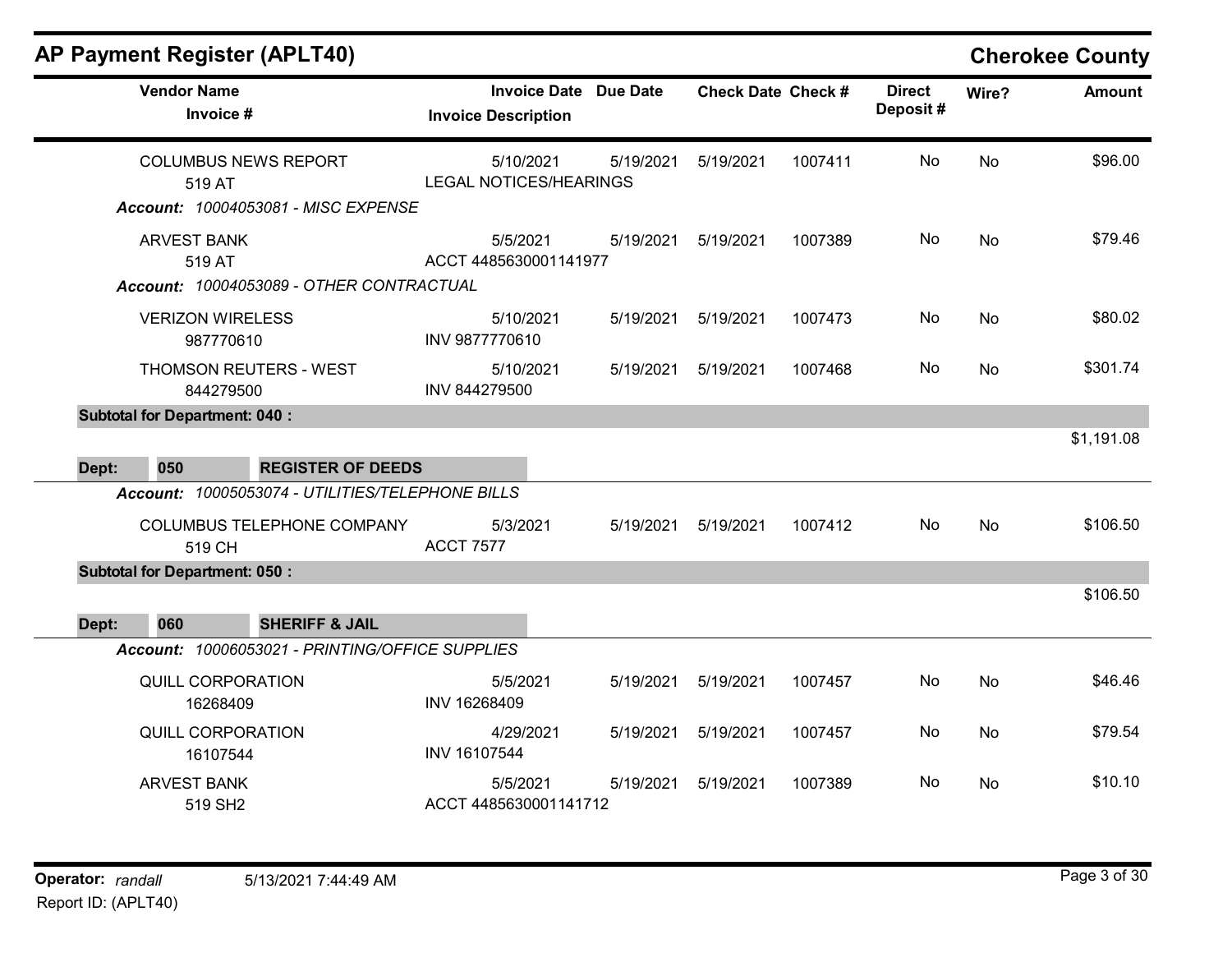| <b>Vendor Name</b><br>Invoice #                                                     | <b>Invoice Date Due Date</b><br><b>Invoice Description</b> |           | <b>Check Date Check #</b> |         | <b>Direct</b><br>Deposit# | Wire? | <b>Amount</b> |
|-------------------------------------------------------------------------------------|------------------------------------------------------------|-----------|---------------------------|---------|---------------------------|-------|---------------|
| ETTINGER'S OFFICE SUPPLY<br>5380120                                                 | 4/29/2021<br>INV 5380120                                   | 5/19/2021 | 5/19/2021                 | 1007420 | No                        | No    | \$318.16      |
| COPY PRODUCTS INC<br>370691<br>Account: 10006053022 - EMPLOYEE UNIFORMS/ACCESSORIES | 5/10/2021<br><b>INV 370691</b>                             | 5/19/2021 | 5/19/2021                 | 1007413 | No.                       | No    | \$80.14       |
| SOUTHERN UNIFORM & EQUIPMENT<br>117395                                              | 5/5/2021<br><b>INV 117395</b>                              | 5/19/2021 | 5/19/2021                 | 1007463 | No                        | No    | \$7.99        |
| KANSAS SHERIFFS ASSOCIATION<br>725                                                  | 5/10/2021<br><b>INV 725</b>                                | 5/19/2021 | 5/19/2021                 | 1007436 | No                        | No    | \$80.00       |
| <b>SYMBOL ARTS</b><br>0374199                                                       | 5/3/2021<br>INV 0374199                                    | 5/19/2021 | 5/19/2021                 | 1007466 | No                        | No    | \$220.00      |
| SOUTHERN UNIFORM & EQUIPMENT<br>117080                                              | 4/29/2021<br><b>INV 117080</b>                             | 5/19/2021 | 5/19/2021                 | 1007463 | No                        | No    | \$561.86      |
| <b>ARVEST BANK</b><br>519 SH1                                                       | 5/5/2021<br><b>CREDIT</b>                                  | 5/19/2021 | 5/19/2021                 | 1007389 | No                        | No    | (\$46.85)     |
| <b>SYMBOL ARTS</b><br>0373953<br>Account: 10006053025 - PARTS/VEHICLE REPAIRS       | 4/29/2021<br>INV 0373953                                   | 5/19/2021 | 5/19/2021                 | 1007466 | No                        | No    | \$125.00      |
| <b>BEACON TIRE</b><br>60052420                                                      | 5/10/2021<br>INV 60052420                                  | 5/19/2021 | 5/19/2021                 | 1007395 | No                        | No    | \$172.34      |
| NATALINIS AUTOMOTIVE<br>770733                                                      | 5/6/2021<br><b>INV 770733</b>                              | 5/19/2021 | 5/19/2021                 | 1007448 | No                        | No    | \$81.99       |
| FULL SERVICE AUTOMOTIVE<br>670622                                                   | 5/10/2021<br><b>INV 670622</b>                             | 5/19/2021 | 5/19/2021                 | 1007425 | No                        | No    | \$500.00      |
| FULL SERVICE AUTOMOTIVE<br>670623                                                   | 5/10/2021<br><b>INV 670623</b>                             | 5/19/2021 | 5/19/2021                 | 1007425 | No                        | No    | \$500.00      |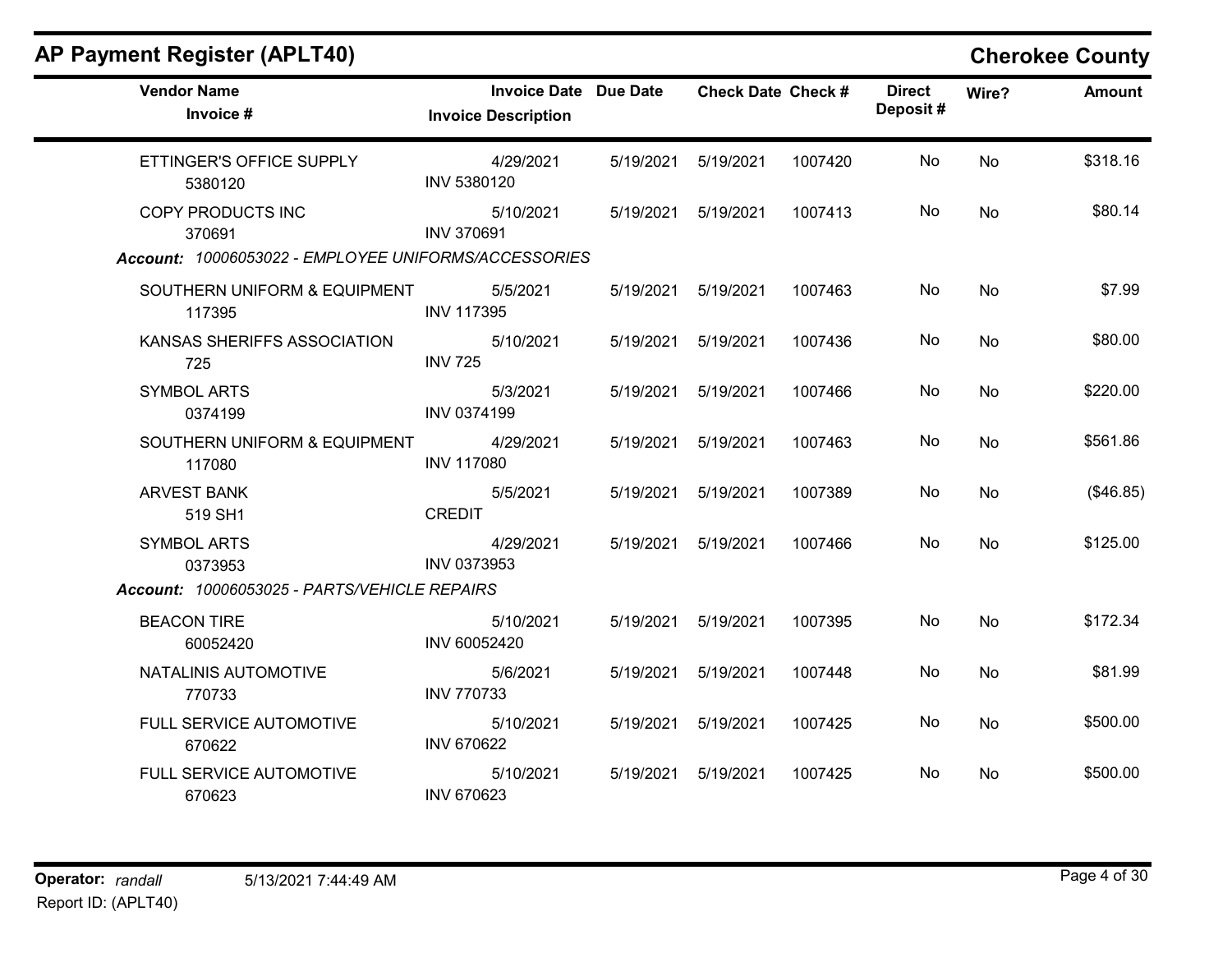| AP Payment Register (APLT40)    |                                                   |           |                           |         |                           |           | <b>Cherokee County</b> |
|---------------------------------|---------------------------------------------------|-----------|---------------------------|---------|---------------------------|-----------|------------------------|
| <b>Vendor Name</b><br>Invoice # | <b>Invoice Date</b><br><b>Invoice Description</b> | Due Date  | <b>Check Date Check #</b> |         | <b>Direct</b><br>Deposit# | Wire?     | <b>Amount</b>          |
| <b>ARVEST BANK</b><br>519 SH5   | 5/5/2021<br>ACCT 4485638000228604                 | 5/19/2021 | 5/19/2021                 | 1007390 | No                        | <b>No</b> | \$107.37               |
| NATALINIS AUTOMOTIVE<br>770194  | 5/3/2021<br><b>INV 770194</b>                     | 5/19/2021 | 5/19/2021                 | 1007449 | No                        | <b>No</b> | \$37.98                |
| NATALINIS AUTOMOTIVE<br>770557  | 5/4/2021<br><b>INV 770557</b>                     | 5/19/2021 | 5/19/2021                 | 1007449 | No                        | <b>No</b> | \$20.22                |
| <b>BEACON TIRE</b><br>60052271  | 5/10/2021<br>INV 60052271                         | 5/19/2021 | 5/19/2021                 | 1007395 | No                        | <b>No</b> | \$628.08               |
| NATALINIS AUTOMOTIVE<br>770784  | 5/6/2021<br><b>INV 770784</b>                     | 5/19/2021 | 5/19/2021                 | 1007448 | No.                       | No        | \$3.13                 |

INV 383169

INV 670621

INV 0043794

ACCT 4485630001141720

ACCCT 4485630001141696

ACCT 4485630001141712

ACCT 4485630001141605

5/3/2021 5/19/2021 5/19/2021 1007388 No \$80.00

5/10/2021 5/19/2021 5/19/2021 1007425 No \$519.42

5/10/2021 5/19/2021 5/19/2021 1007432 No \$7,463.30

5/5/2021 5/19/2021 5/19/2021 1007389 No \$126.27

5/5/2021 5/19/2021 5/19/2021 1007389 No \$120.86

5/5/2021 5/19/2021 5/19/2021 1007389 No \$47.10

5/5/2021 5/19/2021 5/19/2021 1007389 No \$68.77

No

No

No

No

No

No

No

Operator: randall 5/13/2021 7:44:49 AM Report ID: (APLT40)

APPLIED CONCEPTS INC

FULL SERVICE AUTOMOTIVE

Account: 10006053030 - GASOLINE

JIM WOODS MARKETING INC

383169

670621

43794

519 SH3

519 SH1

519 SH2

ARVEST BANK

ARVEST BANK

ARVEST BANK

ARVEST BANK 515 SH

Account: 10006053040 - JANITORIAL SUPPLIES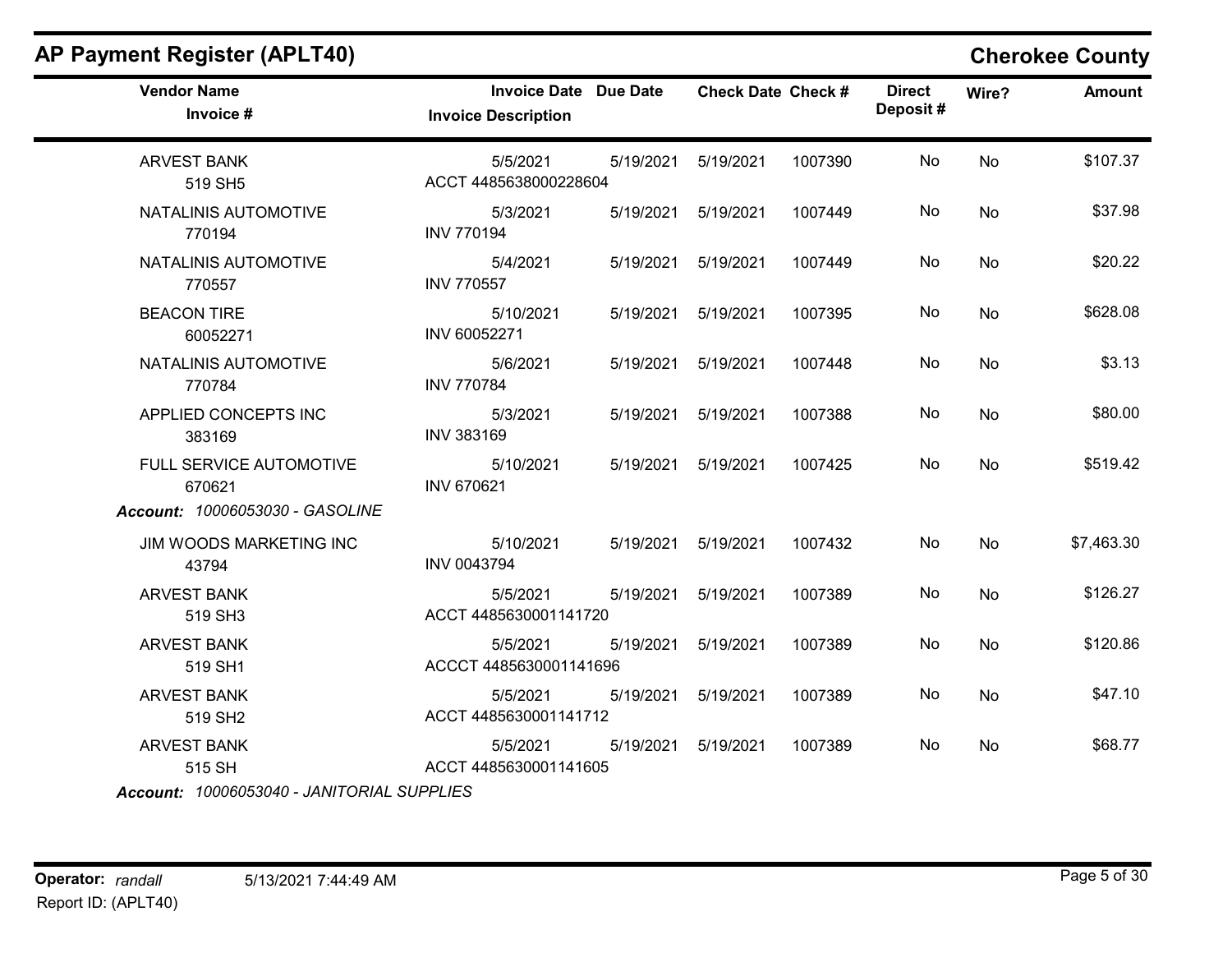| <b>Vendor Name</b><br>Invoice #             | <b>Invoice Date Due Date</b><br><b>Invoice Description</b> |           | <b>Check Date Check #</b> |         | <b>Direct</b><br>Deposit# | Wire?     | <b>Amount</b> |
|---------------------------------------------|------------------------------------------------------------|-----------|---------------------------|---------|---------------------------|-----------|---------------|
| <b>HENRY KRAFT INC</b>                      | 4/29/2021                                                  | 5/19/2021 | 5/19/2021                 | 1007429 | No                        | No        | \$587.88      |
| 402919                                      | <b>INV 402919</b>                                          |           |                           |         |                           |           |               |
| <b>HENRY KRAFT INC</b>                      | 5/10/2021                                                  | 5/19/2021 | 5/19/2021                 | 1007429 | No                        | <b>No</b> | \$666.09      |
| 403610                                      | INV 403610                                                 |           |                           |         |                           |           |               |
| Account: 10006053068 - OTHER COMMODITIES    |                                                            |           |                           |         |                           |           |               |
| <b>ARVEST BANK</b>                          | 5/5/2021                                                   | 5/19/2021 | 5/19/2021                 | 1007389 | No                        | <b>No</b> | \$67.31       |
| 515 SH                                      | ACCT 4485630001141605                                      |           |                           |         |                           |           |               |
| <b>FARMERS COOPERATIVE ASSOCIATION</b>      | 5/5/2021                                                   | 5/19/2021 | 5/19/2021                 | 1007422 | No                        | No        | \$30.00       |
| 300536                                      | <b>INV 300536</b>                                          |           |                           |         |                           |           |               |
| Account: 10006053071 - COMMUNICATIONS       |                                                            |           |                           |         |                           |           |               |
| <b>ARVEST BANK</b>                          | 5/5/2021                                                   | 5/19/2021 | 5/19/2021                 | 1007389 | No                        | No        | \$322.29      |
| 515 SH                                      | ACCT 4485630001141605                                      |           |                           |         |                           |           |               |
| Account: 10006053072 - GAS, ELECTRIC, WATER |                                                            |           |                           |         |                           |           |               |
| <b>KANSAS GAS SERVICE</b>                   | 5/10/2021                                                  | 5/19/2021 | 5/19/2021                 | 1007435 | No                        | No        | \$320.95      |
| 519 SH                                      | ACCT 510401545 1674911 36                                  |           |                           |         |                           |           |               |
| SERVICE RECYCLING, LLC                      | 5/10/2021                                                  | 5/19/2021 | 5/19/2021                 | 1007460 | No                        | No        | \$45.00       |
| R4560                                       | <b>INV R4560</b>                                           |           |                           |         |                           |           |               |
| <b>CITY OF COLUMBUS</b>                     | 5/3/2021                                                   | 5/19/2021 | 5/19/2021                 | 1007406 | No                        | No        | \$120.00      |
| 519 SH                                      | ACCT 09-52410-01                                           |           |                           |         |                           |           |               |
| Account: 10006053073 - TRANSPORTATION       |                                                            |           |                           |         |                           |           |               |
| <b>ARVEST BANK</b>                          | 5/5/2021                                                   | 5/19/2021 | 5/19/2021                 | 1007389 | No                        | No        | \$189.50      |
| 519 SH3                                     | ACCT 4485630001141720                                      |           |                           |         |                           |           |               |
| <b>ARVEST BANK</b>                          | 5/5/2021                                                   | 5/19/2021 | 5/19/2021                 | 1007389 | No                        | No        | (\$14.95)     |
| 519 SH3                                     | ACCT 4485630001141720                                      |           |                           |         |                           |           |               |
| <b>ARVEST BANK</b>                          | 5/5/2021                                                   | 5/19/2021 | 5/19/2021                 | 1007389 | No                        | No        | \$39.88       |
| 519 SH1                                     | ACCCT 4485630001141696                                     |           |                           |         |                           |           |               |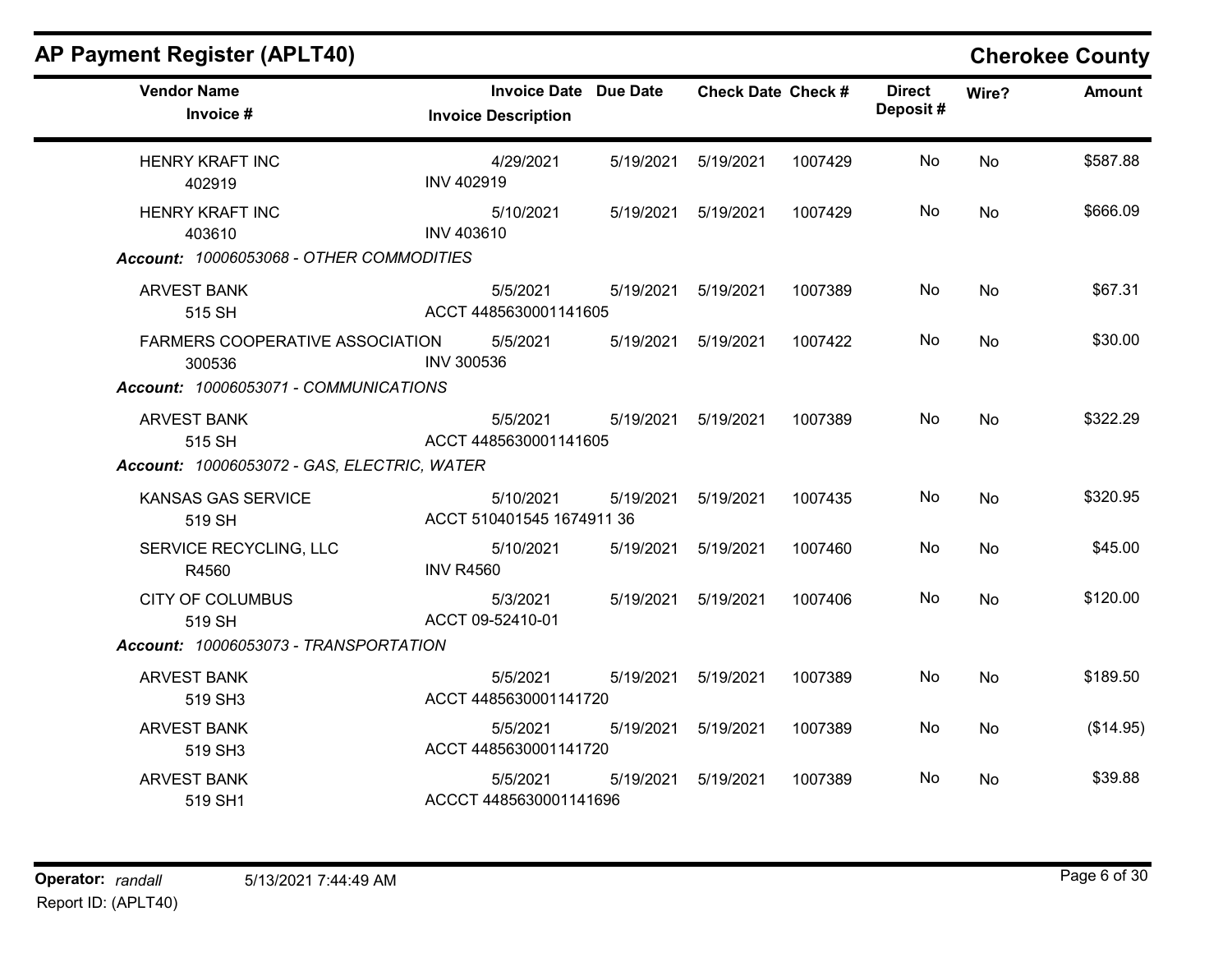| <b>AP Payment Register (APLT40)</b> | <b>Cherokee County</b> |
|-------------------------------------|------------------------|
|-------------------------------------|------------------------|

| <b>Vendor Name</b><br>Invoice #                                                     | Invoice Date Due Date<br><b>Invoice Description</b> |           | <b>Check Date Check #</b> |         | <b>Direct</b><br>Deposit# | Wire?     | <b>Amount</b> |
|-------------------------------------------------------------------------------------|-----------------------------------------------------|-----------|---------------------------|---------|---------------------------|-----------|---------------|
| <b>ARVEST BANK</b><br>519 SH <sub>2</sub><br>Account: 10006053074 - TELEPHONE BILLS | 5/5/2021<br>ACCT 4485630001141712                   | 5/19/2021 | 5/19/2021                 | 1007389 | No                        | <b>No</b> | \$202.29      |
| COLUMBUS TELEPHONE COMPANY<br>519                                                   | 4/29/2021<br><b>ACCT 2963</b>                       | 5/19/2021 | 5/19/2021                 | 1007412 | No                        | <b>No</b> | \$1,526.73    |
| CRAW-KAN TELEPHONE COOPERATIVE INC 5/5/2021<br>519 SH                               | <b>ACCT 121787</b>                                  | 5/19/2021 | 5/19/2021                 | 1007416 | No                        | <b>No</b> | \$40.49       |
| AT&T<br>519                                                                         | 5/3/2021<br>ACCT 0305179815001                      | 5/19/2021 | 5/19/2021                 | 1007391 | No.                       | No.       | \$23.46       |
| <b>CENTURYLINK</b><br>519 SH<br>Account: 10006053080 - MAINTENANCE/BLDGS & GROUNDS  | 5/10/2021<br>ACCT 314237715                         | 5/19/2021 | 5/19/2021                 | 1007399 | No                        | No        | \$105.09      |
| H & S CONTRACTING<br>519                                                            | 5/5/2021<br>PLUMBING SERVICE                        | 5/19/2021 | 5/19/2021                 | 1007427 | No                        | No        | \$2,435.13    |
| <b>ARVEST BANK</b><br>519 SH1                                                       | 5/5/2021<br>ACCCT 4485630001141696                  | 5/19/2021 | 5/19/2021                 | 1007389 | No.                       | <b>No</b> | \$17.56       |
| <b>CDL ELECTRIC</b><br>W44117                                                       | 4/29/2021<br><b>INV W44117</b>                      | 5/19/2021 | 5/19/2021                 | 1007397 | No                        | <b>No</b> | \$206.25      |
| SMC ELECTRIC SUPPLY<br>50372413                                                     | 4/29/2021<br>INV 50372413.00                        | 5/19/2021 | 5/19/2021                 | 1007461 | No                        | <b>No</b> | \$478.94      |
| <b>CDL ELECTRIC</b><br>W45882<br>Account: 10006053088 - CLASSES/TRAINING FEES       | 5/10/2021<br><b>INV W45882</b>                      | 5/19/2021 | 5/19/2021                 | 1007397 | No                        | <b>No</b> | \$220.00      |
| <b>ARVEST BANK</b><br>515 SH                                                        | 5/5/2021<br>ACCT 4485630001141605                   | 5/19/2021 | 5/19/2021                 | 1007389 | No                        | <b>No</b> | \$288.90      |
| <b>ARVEST BANK</b><br>519 SH1                                                       | 5/5/2021<br>ACCCT 4485630001141696                  | 5/19/2021 | 5/19/2021                 | 1007389 | No                        | No.       | \$51.43       |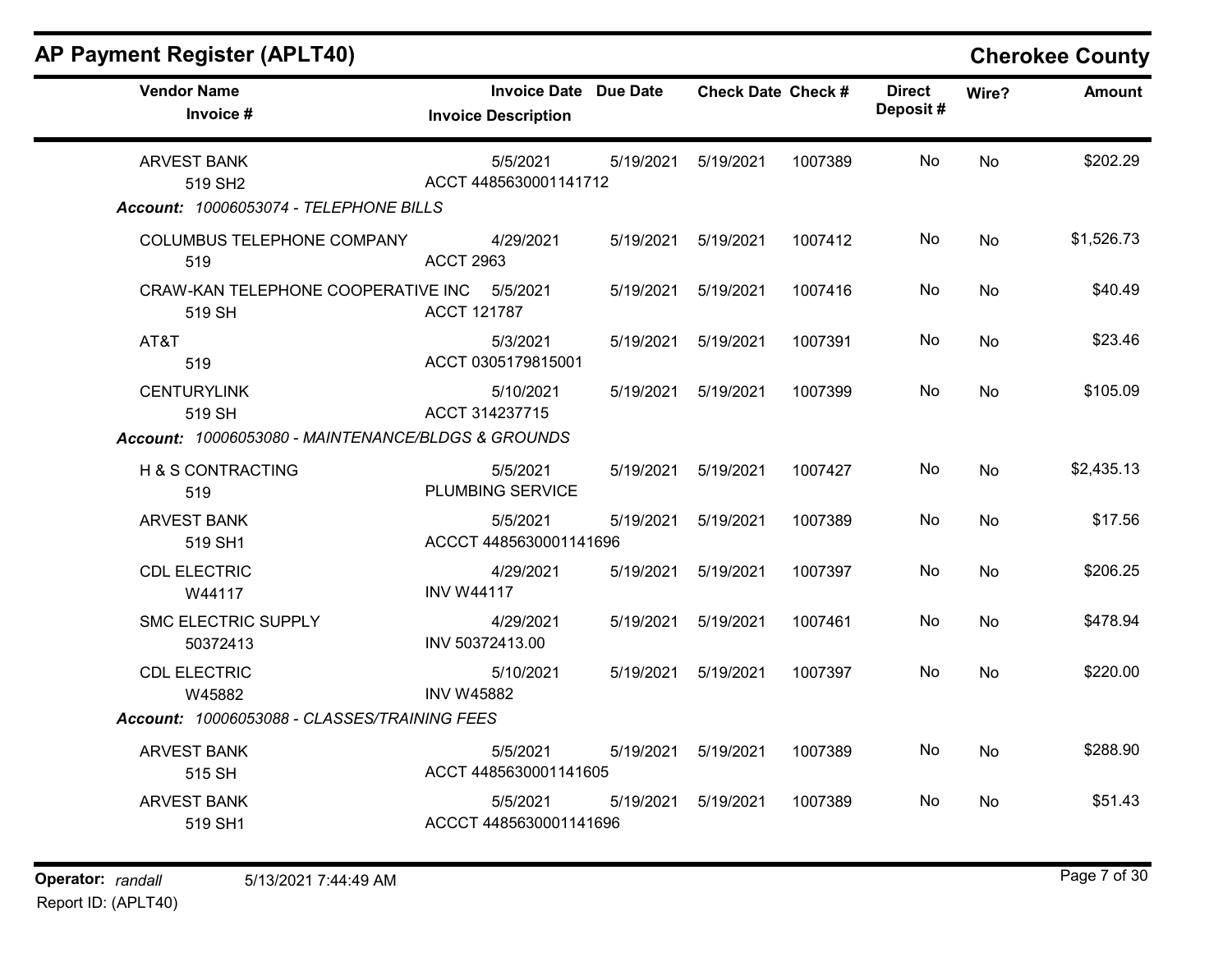| <b>AP Payment Register (APLT40)</b>                                          |                                                            |           |                           |         |                           |           | <b>Cherokee County</b> |
|------------------------------------------------------------------------------|------------------------------------------------------------|-----------|---------------------------|---------|---------------------------|-----------|------------------------|
| <b>Vendor Name</b><br>Invoice #                                              | <b>Invoice Date Due Date</b><br><b>Invoice Description</b> |           | <b>Check Date Check #</b> |         | <b>Direct</b><br>Deposit# | Wire?     | <b>Amount</b>          |
| <b>ARVEST BANK</b><br>519 SH5                                                | 5/5/2021<br>ACCT 4485638000228604                          | 5/19/2021 | 5/19/2021                 | 1007390 | No                        | <b>No</b> | \$391.76               |
| <b>ARVEST BANK</b><br>519 SH <sub>2</sub>                                    | 5/5/2021<br><b>CREDIT</b>                                  | 5/19/2021 | 5/19/2021                 | 1007389 | No                        | No        | (\$14.95)              |
| KANSAS SHERIFFS ASSOCIATION<br>681<br>Account: 10006053094 - VEHICLES        | 5/10/2021<br><b>INV 681</b>                                | 5/19/2021 | 5/19/2021                 | 1007436 | No                        | No        | \$100.00               |
| <b>ARVEST BANK</b><br>515 SH<br>Account: 10006053737 - INMATE PERSONAL ITEMS | 5/5/2021<br>ACCT 4485630001141605                          | 5/19/2021 | 5/19/2021                 | 1007389 | No                        | <b>No</b> | \$155.78               |
| CHARM-TEX INC<br>0247056                                                     | 5/5/2021<br>INV 0247056                                    | 5/19/2021 | 5/19/2021                 | 1007400 | No                        | No        | \$252.19               |
| <b>TURNKEY CORRECTIONS</b><br>10019644                                       | 5/10/2021<br>INV 10019644                                  | 5/19/2021 | 5/19/2021                 | 1007472 | No                        | No        | \$3,722.48             |
| <b>TURNKEY CORRECTIONS</b><br>10019458                                       | 5/10/2021<br>INV 10019458                                  | 5/19/2021 | 5/19/2021                 | 1007472 | No                        | No        | \$17.00                |
| <b>CHARM-TEX INC</b><br>0247875                                              | 5/5/2021<br>INV 0247875                                    | 5/19/2021 | 5/19/2021                 | 1007400 | No                        | No        | \$113.21               |
| CITY TELE COIN COMPANY INC<br>25080                                          | 5/5/2021<br><b>INV 25080</b>                               | 5/19/2021 | 5/19/2021                 | 1007408 | No                        | No        | \$3,000.00             |
| <b>TURNKEY CORRECTIONS</b><br>10019004                                       | 5/10/2021<br>INV 10019004                                  | 5/19/2021 | 5/19/2021                 | 1007472 | No                        | No        | \$146.42               |
| <b>TURNKEY CORRECTIONS</b>                                                   | 5/10/2021                                                  | 5/19/2021 | 5/19/2021                 | 1007472 | No                        | No        | \$49.23                |

Account: 10006053786 - INMATE MEDICAL

ARVEST BANK 519 SH1

10019113

5/5/2021 5/19/2021 5/19/2021 1007389 No \$34.01 ACCCT 4485630001141696

INV 10019113

No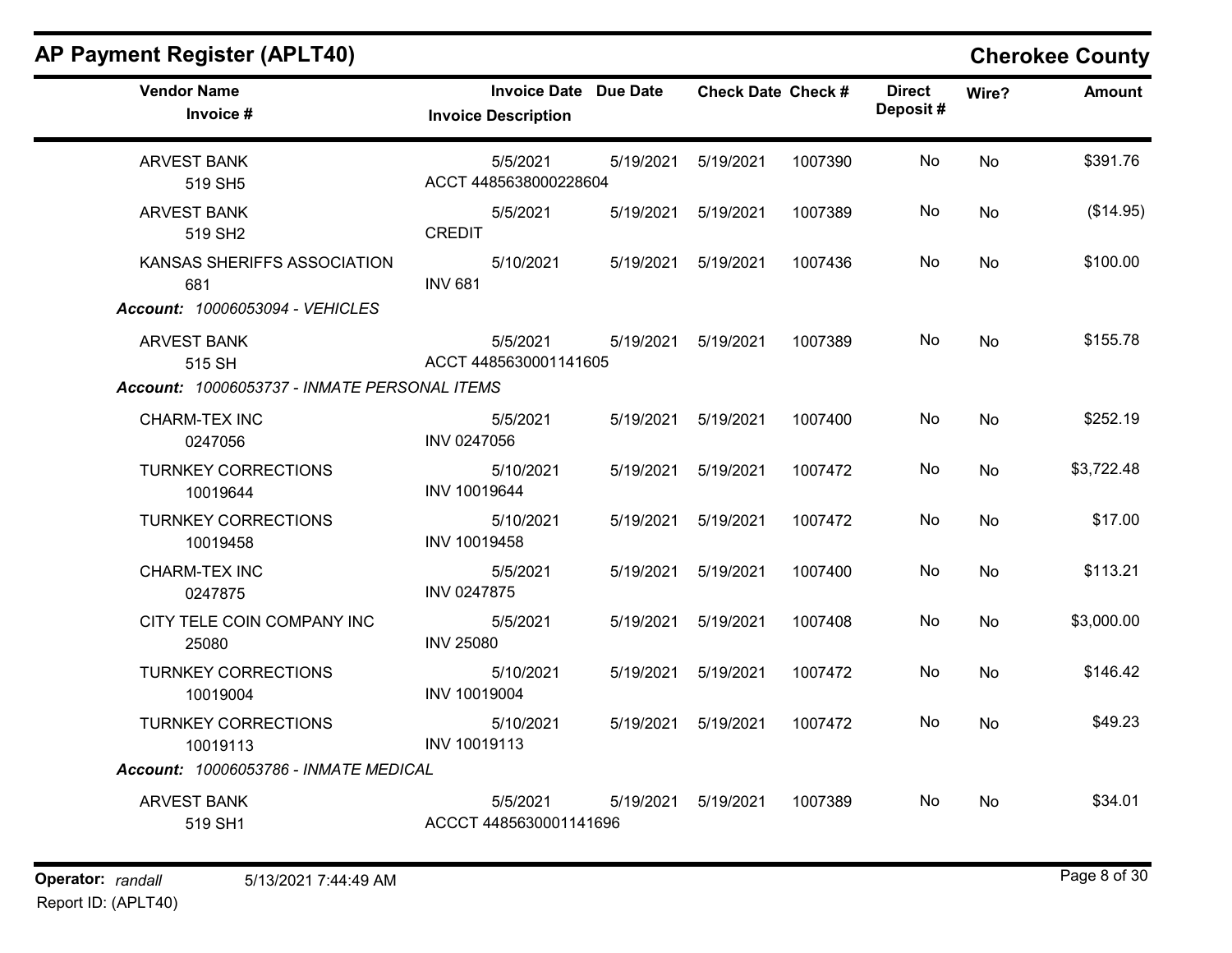| <b>Vendor Name</b><br>Invoice #                 | <b>Invoice Date Due Date</b><br><b>Invoice Description</b> |           | <b>Check Date Check #</b> |         | <b>Direct</b><br>Deposit# | Wire?     | <b>Amount</b> |
|-------------------------------------------------|------------------------------------------------------------|-----------|---------------------------|---------|---------------------------|-----------|---------------|
| <b>MERCY COLUMBUS</b><br>519 SH <sub>2</sub>    | 5/5/2021<br>ACCT 940000475500                              | 5/19/2021 | 5/19/2021                 | 1007442 | No                        | <b>No</b> | \$48.45       |
| SPRING RIVER MH & WELLNESS<br>1814              | 5/5/2021<br><b>CASE 1814</b>                               | 5/19/2021 | 5/19/2021                 | 1007464 | No                        | No        | \$102.00      |
| <b>MERCY COLUMBUS</b><br>519 SH                 | 5/5/2021<br>ACCT 9400004735201                             | 5/19/2021 | 5/19/2021                 | 1007442 | No                        | No        | \$90.35       |
| <b>MERCY COLUMBUS</b><br>519                    | 5/5/2021<br>ACCT 9400004735200/NEGOT RATE                  | 5/19/2021 | 5/19/2021                 | 1007442 | No                        | No        | \$240.23      |
| <b>MERCY COLUMBUS</b><br>519 SH1                | 5/5/2021<br>ACCT 9400004755001/NEGOT RATE                  | 5/19/2021 | 5/19/2021                 | 1007442 | No                        | No        | \$37.14       |
| <b>MERCY COLUMBUS</b><br>519 SH5                | 5/10/2021<br>CONTROL 221-106482-00                         | 5/19/2021 | 5/19/2021                 | 1007442 | No                        | No        | \$393.24      |
| LABETTE HEALTH PHYSCICIANS GRP<br>519           | 5/5/2021<br>ACCT 1148006P203028                            | 5/19/2021 | 5/19/2021                 | 1007439 | No                        | No        | \$68.59       |
| SPRING RIVER MH & WELLNESS<br>519               | 5/5/2021<br><b>CASE 1814</b>                               | 5/19/2021 | 5/19/2021                 | 1007464 | No                        | <b>No</b> | \$102.00      |
| <b>WELLPATH LLC</b><br>0079460                  | 5/5/2021<br>INV 0079460                                    | 5/19/2021 | 5/19/2021                 | 1007474 | No                        | <b>No</b> | \$108.00      |
| <b>Subtotal for Department: 060:</b>            |                                                            |           |                           |         |                           |           | \$29,086.58   |
| Dept:<br>070<br><b>DISTRICT COURT</b>           |                                                            |           |                           |         |                           |           |               |
| Account: 10007053021 - PRINTING/OFFICE SUPPLIES |                                                            |           |                           |         |                           |           |               |
| ETTINGER'S OFFICE SUPPLY<br>5382290             | 5/10/2021<br>INV 5382290                                   | 5/19/2021 | 5/19/2021                 | 1007420 | No                        | No        | \$76.47       |
| <b>LADELL F TURLEY CSR</b><br>519               | 5/10/2021<br><b>REIMBURSEMENT</b>                          | 5/19/2021 | 5/19/2021                 | 1007440 | No                        | No        | \$53.07       |
| Account: 10007053073 - TRANSPORTATION           |                                                            |           |                           |         |                           |           |               |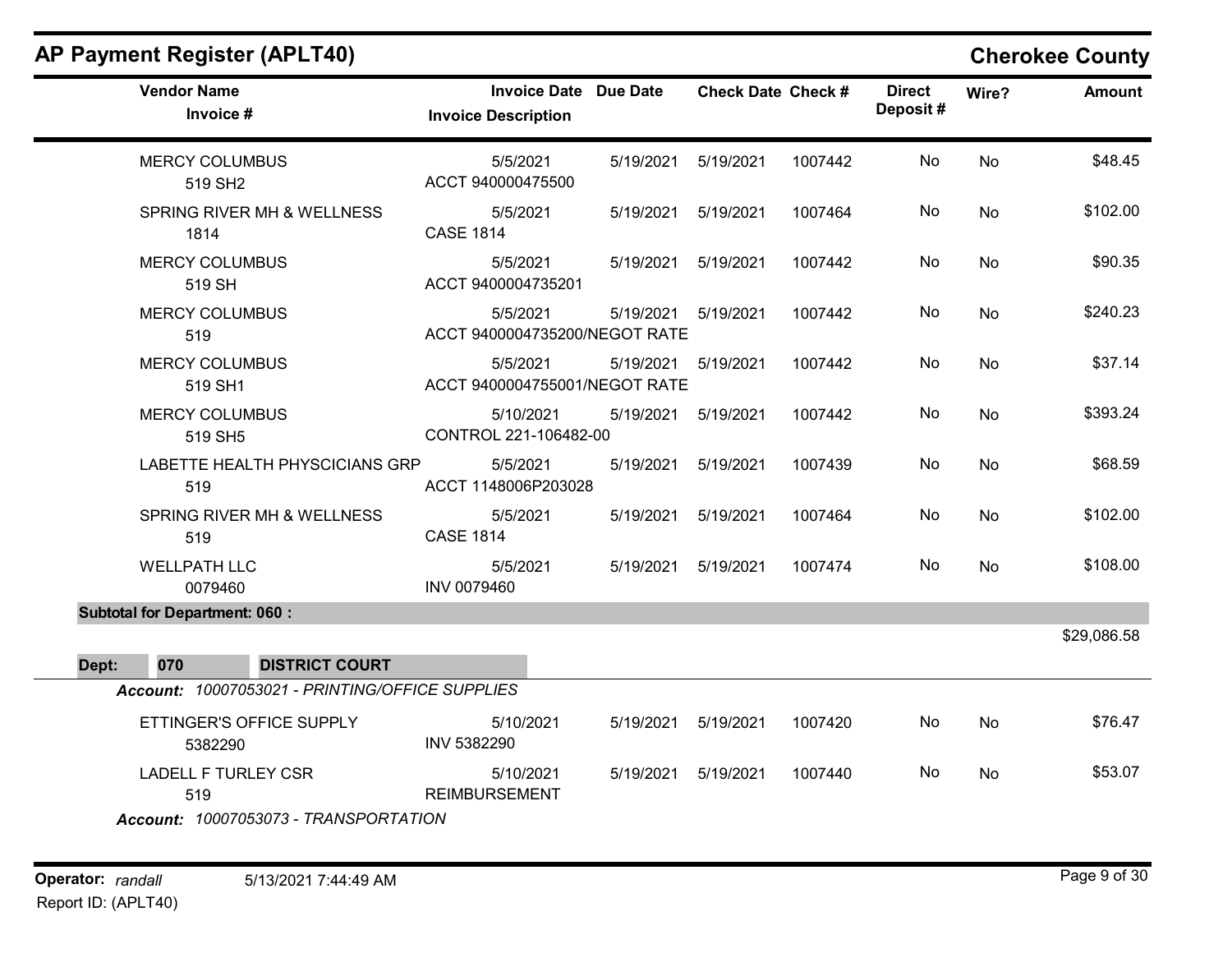## AP Payment Register (APLT40) Cherokee County

| <b>Vendor Name</b><br>Invoice #                                                                               | <b>Invoice Date Due Date</b><br><b>Invoice Description</b> |           | <b>Check Date Check #</b> |         | <b>Direct</b><br>Deposit# | Wire?     | <b>Amount</b> |
|---------------------------------------------------------------------------------------------------------------|------------------------------------------------------------|-----------|---------------------------|---------|---------------------------|-----------|---------------|
| NICOLE LYNETTE ALLISON<br>519<br>Account: 10007053074 - TELEPHONE BILLS                                       | 5/10/2021<br><b>TRAVEL EXPENSE</b>                         | 5/19/2021 | 5/19/2021                 | 1007451 | No                        | No        | \$28.00       |
| COLUMBUS TELEPHONE COMPANY<br>519 CH<br>Account: 10007053093 - OFFICE FURNITURE/EQUIP                         | 5/3/2021<br><b>ACCT 7577</b>                               |           | 5/19/2021   5/19/2021     | 1007412 | No                        | No        | \$539.01      |
| ETTINGER'S OFFICE SUPPLY<br>5377970                                                                           | 5/10/2021<br><b>INV 5377970</b>                            |           | 5/19/2021  5/19/2021      | 1007420 | No.                       | No        | \$2,495.00    |
| <b>Subtotal for Department: 070:</b><br>080<br>Dept:<br><b>COURTHOUSE</b>                                     |                                                            |           |                           |         |                           |           | \$3,191.55    |
| Account: 10008053030 - GASOLINE<br><b>ARVEST BANK</b><br>515 CH<br>Account: 10008053040 - JANITORIAL SUPPLIES | 5/4/2021<br>ACCT 4485630001142488                          | 5/19/2021 | 5/19/2021                 | 1007389 | No                        | No        | \$5.50        |
| CINTAS #459<br>4082713683                                                                                     | 5/3/2021<br>INV 4082713683                                 |           | 5/19/2021   5/19/2021     | 1007404 | No                        | No        | \$46.60       |
| <b>CINTAS #459</b><br>4083381317                                                                              | 5/6/2021<br>INV 4083381317                                 |           | 5/19/2021  5/19/2021      | 1007404 | No.                       | No        | \$46.60       |
| TRUE VALUE COLUMBUS<br>A439129<br>Account: 10008053042 - BREAKROOM SUPPLIES                                   | 5/6/2021<br><b>TRANS A439129</b>                           |           | 5/19/2021   5/19/2021     | 1007471 | No                        | <b>No</b> | \$5.69        |
| <b>CULLIGAN OF JOPLIN</b><br>188546                                                                           | 5/3/2021<br><b>ING 188546</b>                              | 5/19/2021 | 5/19/2021                 | 1007417 | No                        | <b>No</b> | \$19.60       |
| TRUE VALUE COLUMBUS<br>A439201<br>Account: 10008053072 - GAS, ELECTRIC, WATER                                 | 5/6/2021<br><b>TRANS A439201</b>                           | 5/19/2021 | 5/19/2021                 | 1007471 | No                        | No        | \$11.99       |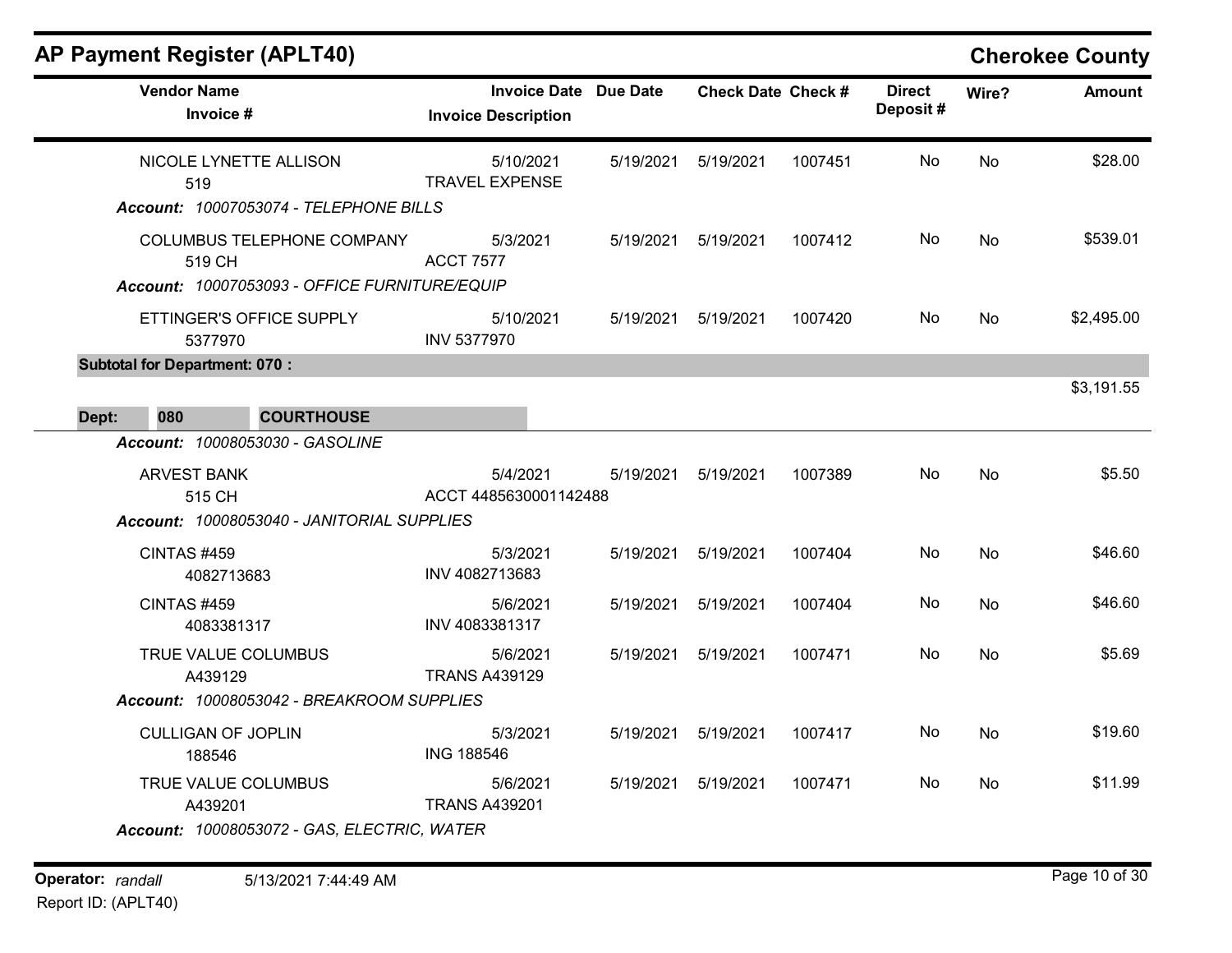|       | <b>AP Payment Register (APLT40)</b><br><b>Vendor Name</b><br>Invoice #                       | <b>Invoice Date Due Date</b><br><b>Invoice Description</b> |           | <b>Check Date Check #</b> |         | <b>Direct</b><br>Deposit# | Wire?     | <b>Cherokee County</b><br><b>Amount</b> |
|-------|----------------------------------------------------------------------------------------------|------------------------------------------------------------|-----------|---------------------------|---------|---------------------------|-----------|-----------------------------------------|
|       | <b>KANSAS GAS SERVICE</b><br>519 CH<br>Account: 10008053074 - UTILITIES/TELEPHONE BILLS      | 5/10/2021<br>ACCT 510241094 1188724 27                     | 5/19/2021 | 5/19/2021                 | 1007435 | No                        | No        | \$155.25                                |
|       | COLUMBUS TELEPHONE COMPANY<br>519 CH                                                         | 5/3/2021<br><b>ACCT 7577</b>                               | 5/19/2021 | 5/19/2021                 | 1007412 | No                        | <b>No</b> | \$946.85                                |
|       | Account: 10008053080 - MAINTENANCE/BLDGS & GROUNDS<br><b>QUALITY PEST CONTROL INC</b><br>519 | 5/5/2021<br><b>MONTHLY SPRAY</b>                           | 5/19/2021 | 5/19/2021                 | 1007456 | No                        | No        | \$50.00                                 |
|       | Account: 10008053089 - OTHER CONTRACTUAL<br><b>CRAWFORD COUNTY CLERK</b><br>519              | 5/5/2021<br>DISTRICT CORONER'S SALARY, APRIL 2021          | 5/19/2021 | 5/19/2021                 | 1007414 | No                        | <b>No</b> | \$932.50                                |
|       | <b>ARVEST BANK</b><br>515                                                                    | 5/4/2021<br>ACCT 4485630001141803                          | 5/19/2021 | 5/19/2021                 | 1007389 | No                        | <b>No</b> | \$84.95                                 |
|       | <b>Subtotal for Department: 080:</b>                                                         |                                                            |           |                           |         |                           |           | \$2,305.53                              |
|       |                                                                                              |                                                            |           |                           |         |                           |           |                                         |
| Dept: | 090<br><b>EMERGENCY PREPAREDNESS</b>                                                         |                                                            |           |                           |         |                           |           |                                         |
|       | Account: 10009053072 - GAS, ELECTRIC, WATER<br><b>EVERGY</b><br>519                          | 5/10/2021<br>ACCT 2457329745                               | 5/19/2021 | 5/19/2021                 | 1007421 | No                        | <b>No</b> | \$33.03                                 |
|       | HEARTLAND ELECTRIC COOPERATIVE INC<br>519                                                    | 5/5/2021<br>ACCT 50891200                                  | 5/19/2021 | 5/19/2021                 | 1007428 | No                        | No        | \$49.00                                 |
|       | Account: 10009053074 - TELEPHONE BILLS<br>COLUMBUS TELEPHONE COMPANY                         | 5/3/2021                                                   | 5/19/2021 | 5/19/2021                 | 1007412 | No                        | No        |                                         |
|       | 519 CH<br><b>Subtotal for Department: 090:</b>                                               | <b>ACCT 7577</b>                                           |           |                           |         |                           |           | \$91.19<br>\$173.22                     |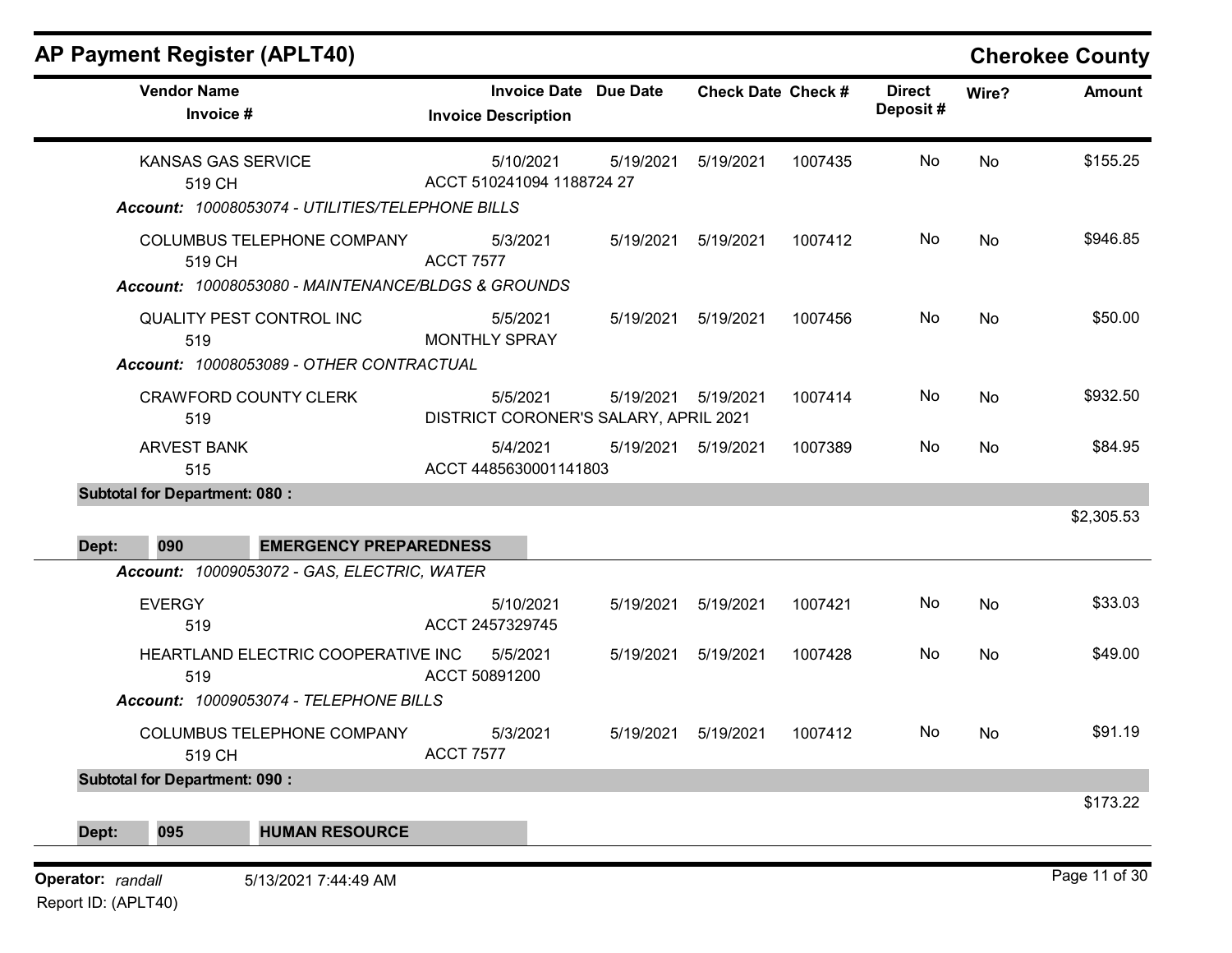| Account: 10009553074 - TELEPHONE BILLS<br>COLUMBUS TELEPHONE COMPANY<br><b>Subtotal for Department: 095:</b><br><b>COMPUTER PROGRAMMING</b><br>Account: 10015053074 - TELEPHONE BILLS<br>COLUMBUS TELEPHONE COMPANY<br>Account: 10015053089 - OTHER CONTRACTUAL<br>STRONGHOLD DATA<br><b>Subtotal for Department: 150:</b> | <b>Invoice Description</b><br><b>ACCT 7577</b><br><b>ACCT 7577</b><br><b>INV 35601</b><br>ACCT 403167 | <b>Invoice Date</b><br>5/3/2021<br>5/3/2021<br>5/3/2021<br>5/4/2021       | <b>Due Date</b><br>5/19/2021<br>5/19/2021<br>5/19/2021<br>5/19/2021 | <b>Check Date Check #</b><br>5/19/2021<br>5/19/2021<br>5/19/2021<br>5/19/2021 | 1007412<br>1007412<br>1007465<br>1007450 | <b>Direct</b><br>Deposit#<br>No<br>No<br>No | Wire?<br>No<br>No<br>No | <b>Amount</b><br>\$42.04<br>\$42.04<br>\$120.00<br>\$5,747.00<br>\$2.50 |
|----------------------------------------------------------------------------------------------------------------------------------------------------------------------------------------------------------------------------------------------------------------------------------------------------------------------------|-------------------------------------------------------------------------------------------------------|---------------------------------------------------------------------------|---------------------------------------------------------------------|-------------------------------------------------------------------------------|------------------------------------------|---------------------------------------------|-------------------------|-------------------------------------------------------------------------|
|                                                                                                                                                                                                                                                                                                                            |                                                                                                       |                                                                           |                                                                     |                                                                               |                                          |                                             |                         |                                                                         |
|                                                                                                                                                                                                                                                                                                                            |                                                                                                       |                                                                           |                                                                     |                                                                               |                                          |                                             |                         |                                                                         |
|                                                                                                                                                                                                                                                                                                                            |                                                                                                       |                                                                           |                                                                     |                                                                               |                                          |                                             |                         |                                                                         |
|                                                                                                                                                                                                                                                                                                                            |                                                                                                       |                                                                           |                                                                     |                                                                               |                                          |                                             |                         |                                                                         |
|                                                                                                                                                                                                                                                                                                                            |                                                                                                       |                                                                           |                                                                     |                                                                               |                                          |                                             |                         |                                                                         |
|                                                                                                                                                                                                                                                                                                                            |                                                                                                       |                                                                           |                                                                     |                                                                               |                                          |                                             |                         |                                                                         |
|                                                                                                                                                                                                                                                                                                                            |                                                                                                       |                                                                           |                                                                     |                                                                               |                                          |                                             |                         |                                                                         |
|                                                                                                                                                                                                                                                                                                                            |                                                                                                       |                                                                           |                                                                     |                                                                               |                                          |                                             |                         |                                                                         |
|                                                                                                                                                                                                                                                                                                                            |                                                                                                       |                                                                           |                                                                     |                                                                               |                                          |                                             |                         |                                                                         |
|                                                                                                                                                                                                                                                                                                                            |                                                                                                       |                                                                           |                                                                     |                                                                               |                                          |                                             |                         |                                                                         |
|                                                                                                                                                                                                                                                                                                                            |                                                                                                       |                                                                           |                                                                     |                                                                               |                                          |                                             |                         |                                                                         |
|                                                                                                                                                                                                                                                                                                                            |                                                                                                       |                                                                           |                                                                     |                                                                               |                                          | No                                          | No                      |                                                                         |
|                                                                                                                                                                                                                                                                                                                            |                                                                                                       |                                                                           |                                                                     |                                                                               |                                          |                                             |                         |                                                                         |
|                                                                                                                                                                                                                                                                                                                            |                                                                                                       |                                                                           |                                                                     |                                                                               |                                          |                                             |                         | \$5,869.50                                                              |
| 911 MAPPING                                                                                                                                                                                                                                                                                                                |                                                                                                       |                                                                           |                                                                     |                                                                               |                                          |                                             |                         |                                                                         |
| Account: 10019053029 - MISC SUPPLIES                                                                                                                                                                                                                                                                                       |                                                                                                       |                                                                           |                                                                     |                                                                               |                                          |                                             |                         |                                                                         |
|                                                                                                                                                                                                                                                                                                                            |                                                                                                       | 5/5/2021                                                                  | 5/19/2021                                                           | 5/19/2021                                                                     | 1007389                                  | No                                          | No                      | \$13.99                                                                 |
|                                                                                                                                                                                                                                                                                                                            |                                                                                                       |                                                                           |                                                                     |                                                                               |                                          |                                             |                         |                                                                         |
|                                                                                                                                                                                                                                                                                                                            |                                                                                                       |                                                                           |                                                                     |                                                                               |                                          |                                             |                         |                                                                         |
| <b>COLUMBUS TELEPHONE COMPANY</b>                                                                                                                                                                                                                                                                                          |                                                                                                       |                                                                           | 5/19/2021                                                           | 5/19/2021                                                                     | 1007412                                  | No                                          | No                      | \$107.69                                                                |
|                                                                                                                                                                                                                                                                                                                            |                                                                                                       |                                                                           |                                                                     |                                                                               |                                          |                                             |                         |                                                                         |
| <b>Subtotal for Department: 190:</b>                                                                                                                                                                                                                                                                                       |                                                                                                       |                                                                           |                                                                     |                                                                               |                                          |                                             |                         |                                                                         |
|                                                                                                                                                                                                                                                                                                                            |                                                                                                       |                                                                           |                                                                     |                                                                               |                                          |                                             |                         | \$121.68                                                                |
|                                                                                                                                                                                                                                                                                                                            |                                                                                                       |                                                                           |                                                                     |                                                                               |                                          |                                             |                         |                                                                         |
|                                                                                                                                                                                                                                                                                                                            |                                                                                                       | Account: 10019053074 - TELEPHONE BILLS<br><b>GIS INFO HANDLING SYSTEM</b> | 5/3/2021<br><b>ACCT 7577</b>                                        | ACCT 4485630001141886                                                         | Account: 10021053089 - OTHER CONTRACTUAL |                                             |                         |                                                                         |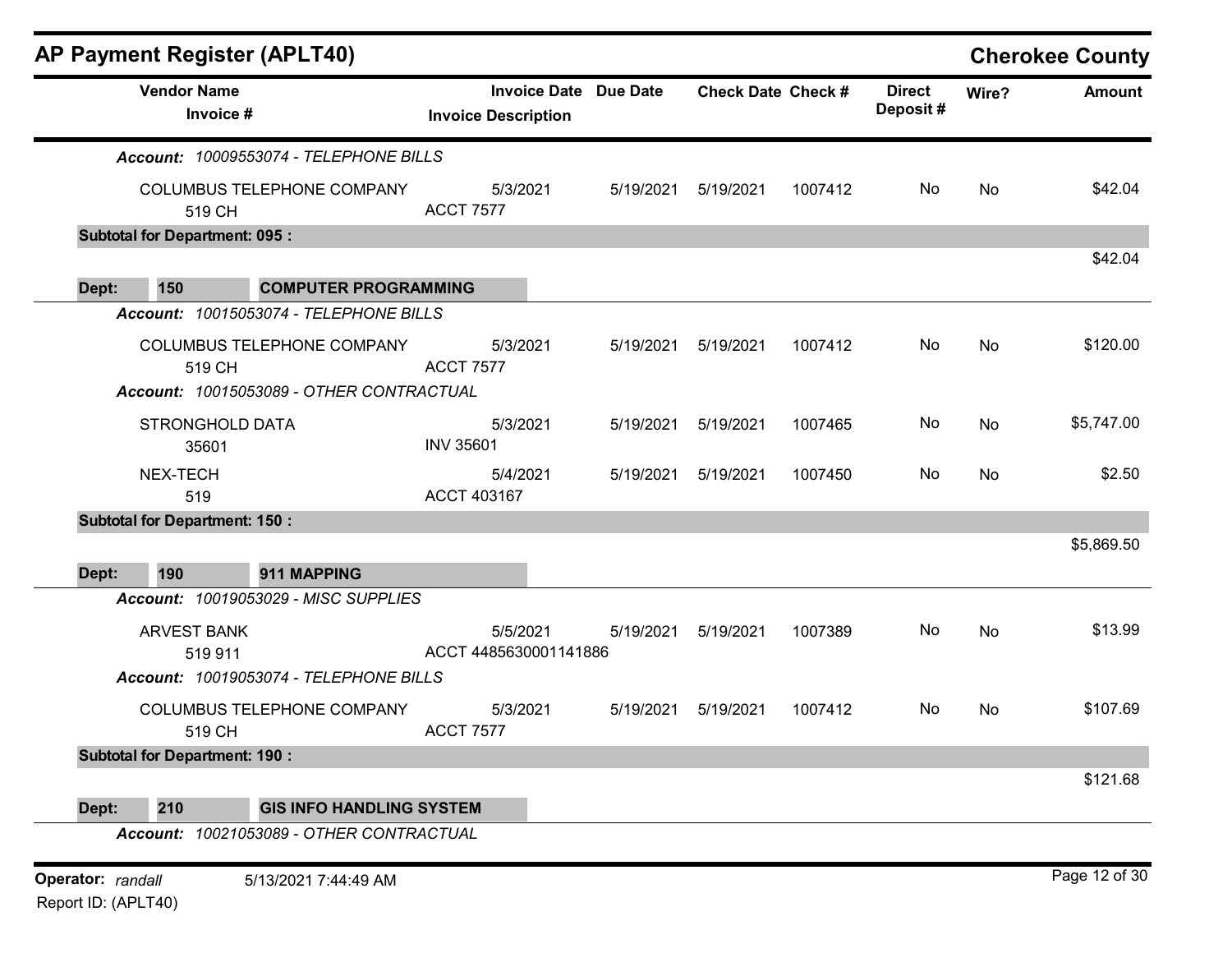|                | <b>AP Payment Register (APLT40)</b>          |                                                                                |               |                                                            |           |                           |         |                           |           | <b>Cherokee County</b> |
|----------------|----------------------------------------------|--------------------------------------------------------------------------------|---------------|------------------------------------------------------------|-----------|---------------------------|---------|---------------------------|-----------|------------------------|
|                | <b>Vendor Name</b><br>Invoice #              |                                                                                |               | <b>Invoice Date Due Date</b><br><b>Invoice Description</b> |           | <b>Check Date Check #</b> |         | <b>Direct</b><br>Deposit# | Wire?     | <b>Amount</b>          |
|                | <b>ARVEST BANK</b><br>519 AP                 |                                                                                |               | 5/10/2021<br>ACCT 4485630001153261                         | 5/19/2021 | 5/19/2021                 | 1007389 | No                        | <b>No</b> | \$379.74               |
| Dept:          | <b>Subtotal for Department: 210:</b><br>500  | <b>SOLID WASTE RECYCLING</b>                                                   |               |                                                            |           |                           |         |                           |           | \$379.74               |
|                | 04302021M                                    | Account: 10050053502 - SOLID WASTE EXPENSES<br>SOUTHEAST KANSAS RECYCLING, INC | INV 04302021M | 5/10/2021                                                  | 5/19/2021 | 5/19/2021                 | 1007462 | No.                       | <b>No</b> | \$1,200.00             |
|                | <b>Subtotal for Department: 500:</b>         |                                                                                |               |                                                            |           |                           |         |                           |           | \$1,200.00             |
| Fund:<br>Dept: | <b>Subtotal for Fund: 100:</b><br>110<br>000 | <b>ROAD AND BRIDGE</b><br><b>NON-DEPARTMENTAL</b>                              |               |                                                            |           |                           |         |                           |           | \$44,883.69            |
|                |                                              | Account: 11000053021 - PRINTING/OFFICE SUPPLIES                                |               |                                                            |           |                           |         |                           |           |                        |
|                | 536603 HWY                                   | ETTINGER'S OFFICE SUPPLY                                                       | INV #536603   | 3/2/2021                                                   | 5/19/2021 | 5/19/2021                 | 1007420 | No                        | <b>No</b> | \$97.55                |
|                | <b>ARVEST BANK</b>                           | 0114-1837 HWY0                                                                 |               | 5/4/2021<br>ACCT # 01141837                                | 5/19/2021 | 5/19/2021                 | 1007389 | No.                       | No        | \$71.65                |
|                | 538152 HWY                                   | ETTINGER'S OFFICE SUPPLY                                                       | INV #538152   | 4/30/2021                                                  | 5/19/2021 | 5/19/2021                 | 1007420 | No                        | No        | \$83.01                |
|                | 535864 HWY                                   | ETTINGER'S OFFICE SUPPLY<br>Account: 11000053031 - DIESEL FUEL                 | INV #535864   | 1/27/2021                                                  | 5/19/2021 | 5/19/2021                 | 1007420 | No.                       | <b>No</b> | \$48.00                |
|                | <b>JASPER MFA OIL</b><br>231427 HWY          |                                                                                | INV #231427   | 5/10/2021                                                  | 5/19/2021 | 5/19/2021                 | 1007431 | No.                       | No.       | \$1,562.53             |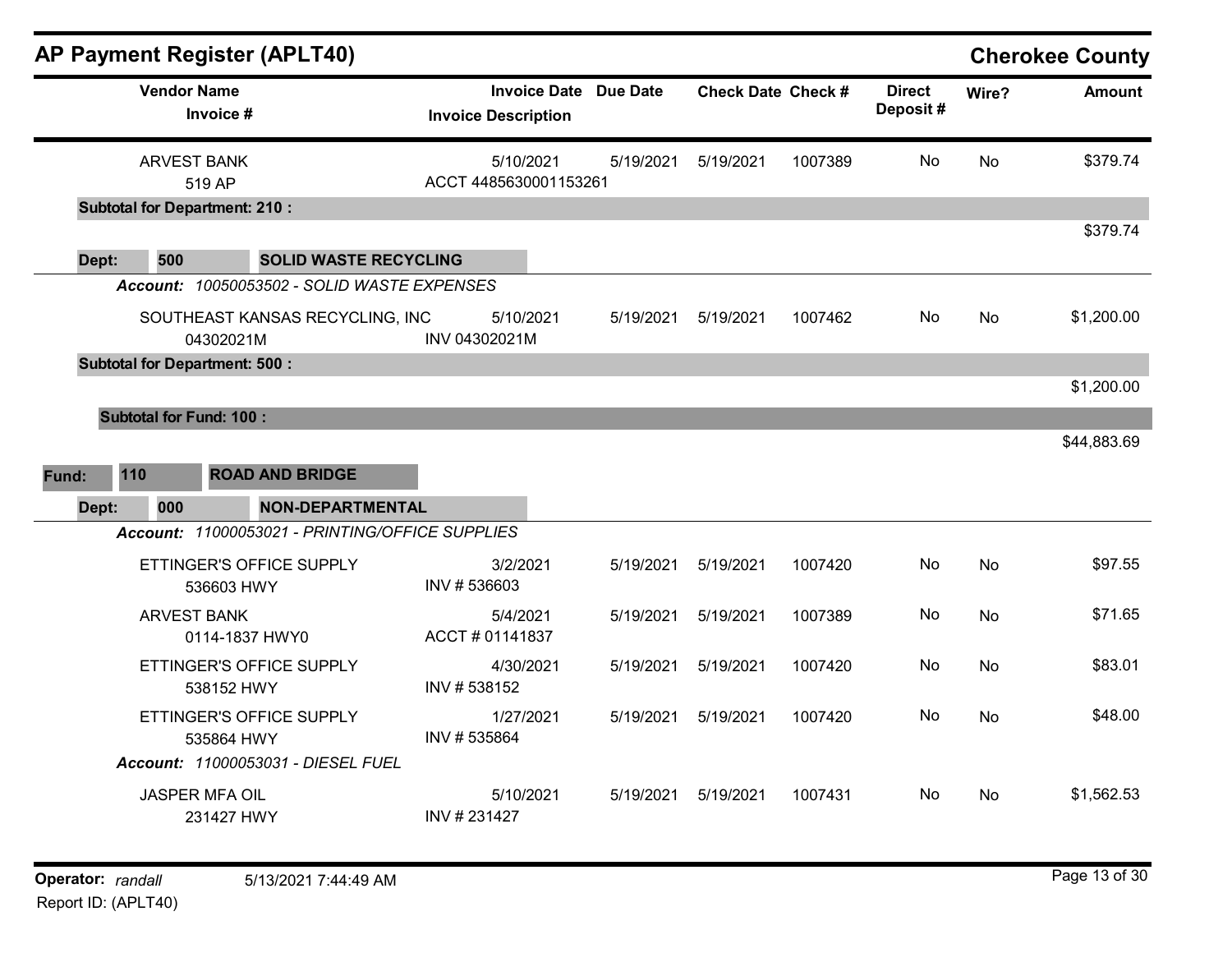$\overline{\phantom{a}}$ 

| <b>Vendor Name</b><br>Invoice #                                          | <b>Invoice Date</b><br><b>Invoice Description</b> | <b>Due Date</b> | <b>Check Date Check #</b> |         | <b>Direct</b><br>Deposit# | Wire?     | <b>Amount</b> |
|--------------------------------------------------------------------------|---------------------------------------------------|-----------------|---------------------------|---------|---------------------------|-----------|---------------|
| <b>JASPER MFA OIL</b><br>231426 HWY                                      | 5/10/2021<br>INV #231426                          | 5/19/2021       | 5/19/2021                 | 1007431 | No                        | <b>No</b> | \$2,339.03    |
| <b>JASPER MFA OIL</b><br>231428 HWY                                      | 5/10/2021<br>INV #231428                          | 5/19/2021       | 5/19/2021                 | 1007431 | No                        | No        | \$4,098.43    |
| <b>JASPER MFA OIL</b><br>852190 HWY<br>Account: 11000053032 - OIL/GREASE | 4/29/2021<br>INV #852190                          | 5/19/2021       | 5/19/2021                 | 1007431 | No                        | No        | \$6,311.21    |
| FROST OIL COMPANY<br>0241982-IN HWY                                      | 4/23/2021<br>INV # 0241982-IN                     | 5/19/2021       | 5/19/2021                 | 1007424 | No                        | <b>No</b> | \$126.67      |
| FROST OIL COMPANY<br>241914-IN HWY<br>Account: 11000053033 - TIRES       | 4/26/2021<br>INV #241914-IN                       | 5/19/2021       | 5/19/2021                 | 1007424 | No                        | <b>No</b> | \$588.52      |
| <b>BEACON TIRE</b><br>60051981 HWY                                       | 4/30/2021<br>INV #60051981                        | 5/19/2021       | 5/19/2021                 | 1007395 | No                        | No        | \$440.00      |
| <b>BEACON TIRE</b><br>60051927 HWY                                       | 4/30/2021<br>INV #60051927                        | 5/19/2021       | 5/19/2021                 | 1007395 | No                        | No        | \$860.88      |
| <b>BEACON TIRE</b><br>60052276 HWY                                       | 5/6/2021<br>INV #60052276                         | 5/19/2021       | 5/19/2021                 | 1007395 | No                        | <b>No</b> | \$728.00      |
| <b>BEACON TIRE</b><br>60051575 HWY<br>Account: 11000053034 - ASPHALT     | 4/27/2021<br>INV #60051575                        | 5/19/2021       | 5/19/2021                 | 1007395 | No                        | <b>No</b> | \$3,967.04    |
| TEETER'S ASPHALT & MATERIALS<br>8942 HWY<br>Account: 11000053035 - ROCK  | 4/30/2021<br>INV #8942                            | 5/19/2021       | 5/19/2021                 | 1007467 | No                        | <b>No</b> | \$570.15      |
| <b>MIDWEST MINERALS</b><br>502644 HWY                                    | 5/6/2021<br>INV #502644                           | 5/19/2021       | 5/19/2021                 | 1007445 | No                        | No        | \$1,361.79    |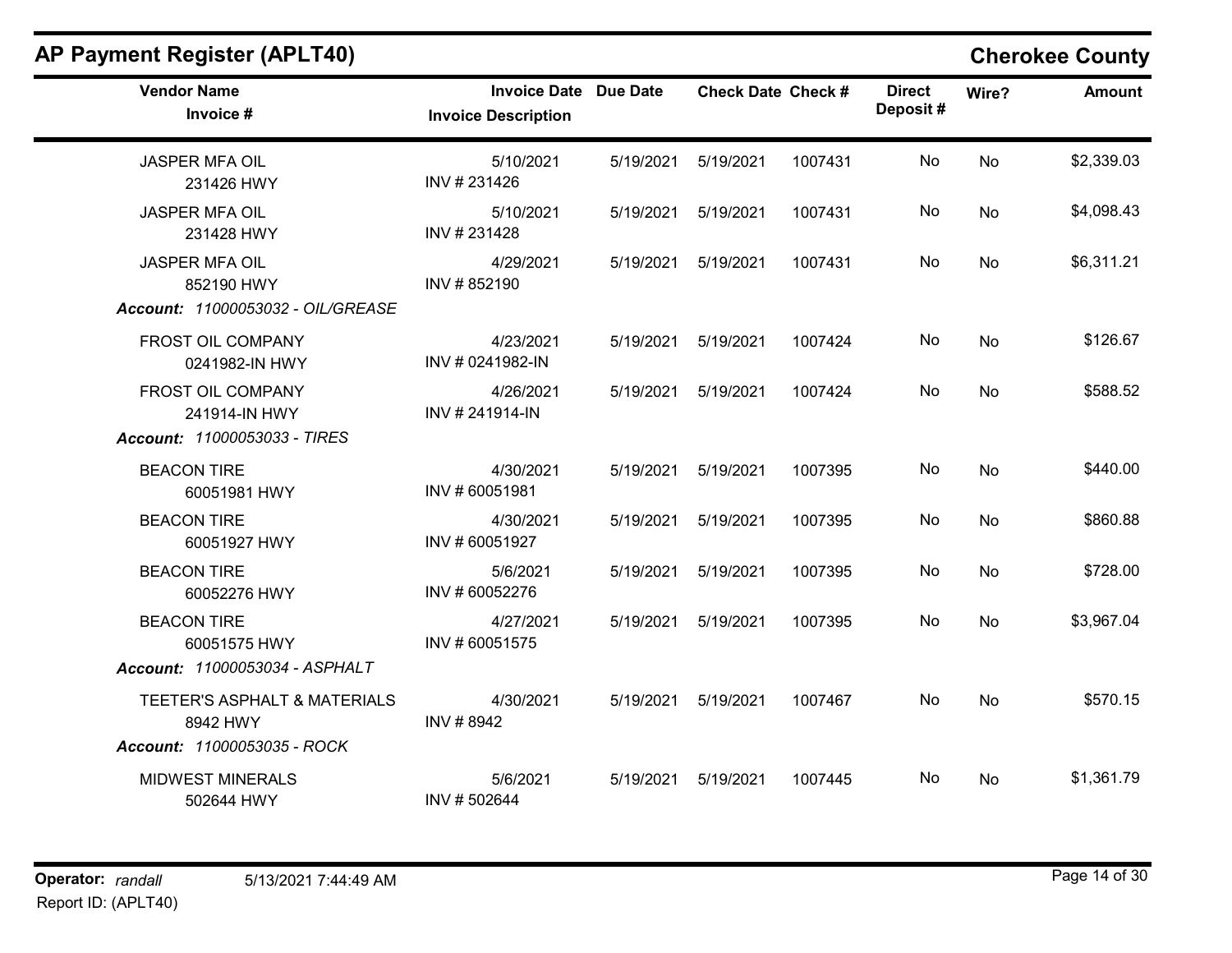| <b>Vendor Name</b><br>Invoice #                  | <b>Invoice Date Due Date</b><br><b>Invoice Description</b> |           | <b>Check Date Check #</b> |         | <b>Direct</b><br>Deposit# | Wire?     | Amount     |
|--------------------------------------------------|------------------------------------------------------------|-----------|---------------------------|---------|---------------------------|-----------|------------|
| <b>MIDWEST MINERALS</b><br>501087 HWY            | 4/29/2021<br>INV #501087                                   | 5/19/2021 | 5/19/2021                 | 1007445 | No                        | No        | \$869.79   |
| <b>MIDWEST MINERALS</b><br>501998 HWY            | 5/4/2021<br>INV #501998                                    | 5/19/2021 | 5/19/2021                 | 1007445 | No                        | No        | \$2,802.42 |
| <b>MIDWEST MINERALS</b><br>503157 HWY            | 5/6/2021<br>INV #503157                                    | 5/19/2021 | 5/19/2021                 | 1007445 | No                        | No        | \$972.85   |
| <b>MIDWEST MINERALS</b><br>503217 HWY            | 5/7/2021<br>INV #503217                                    | 5/19/2021 | 5/19/2021                 | 1007445 | No                        | No        | \$1,157.82 |
| <b>MIDWEST MINERALS</b><br>503218 HWY            | 5/7/2021<br>INV #503218                                    | 5/19/2021 | 5/19/2021                 | 1007445 | No                        | No        | \$467.60   |
| <b>MIDWEST MINERALS</b><br>500833 HWY            | 4/28/2021<br>INV #500833                                   | 5/19/2021 | 5/19/2021                 | 1007445 | No                        | No        | \$1,714.63 |
| MULBERRY LIMESTONE QUARRY CO<br>26084 HWY        | 4/30/2021<br>INV #26084                                    | 5/19/2021 | 5/19/2021                 | 1007446 | No                        | <b>No</b> | \$863.58   |
| <b>MIDWEST MINERALS</b><br>501555 HWY            | 5/3/2021<br>INV #501555                                    | 5/19/2021 | 5/19/2021                 | 1007445 | No                        | No        | \$1,652.80 |
| <b>MIDWEST MINERALS</b><br>500292 HWY            | 4/26/2021<br>INV #500292                                   | 5/19/2021 | 5/19/2021                 | 1007445 | No                        | No        | \$87.10    |
| Account: 11000053042 - BREAKROOM SUPPLIES        |                                                            |           |                           |         |                           |           |            |
| <b>APPLEMARKET</b><br>3798367 HWY0               | 4/28/2021<br>INV #3798367                                  | 5/19/2021 | 5/19/2021                 | 1007387 | No                        | <b>No</b> | \$1.09     |
| SAFETY FIRST SUPPLY CO LLC<br>21-040812 HWY      | 5/5/2021<br>INV #21-040812                                 | 5/19/2021 | 5/19/2021                 | 1007459 | No                        | No        | \$559.75   |
| <b>ARVEST BANK</b><br>0114-1837 HWY0             | 5/4/2021<br>ACCT#01141837                                  | 5/19/2021 | 5/19/2021                 | 1007389 | No                        | <b>No</b> | \$91.02    |
| Account: 11000053074 - UTILITIES/TELEPHONE BILLS |                                                            |           |                           |         |                           |           |            |

# AP Payment Register (APLT40) Cherokee County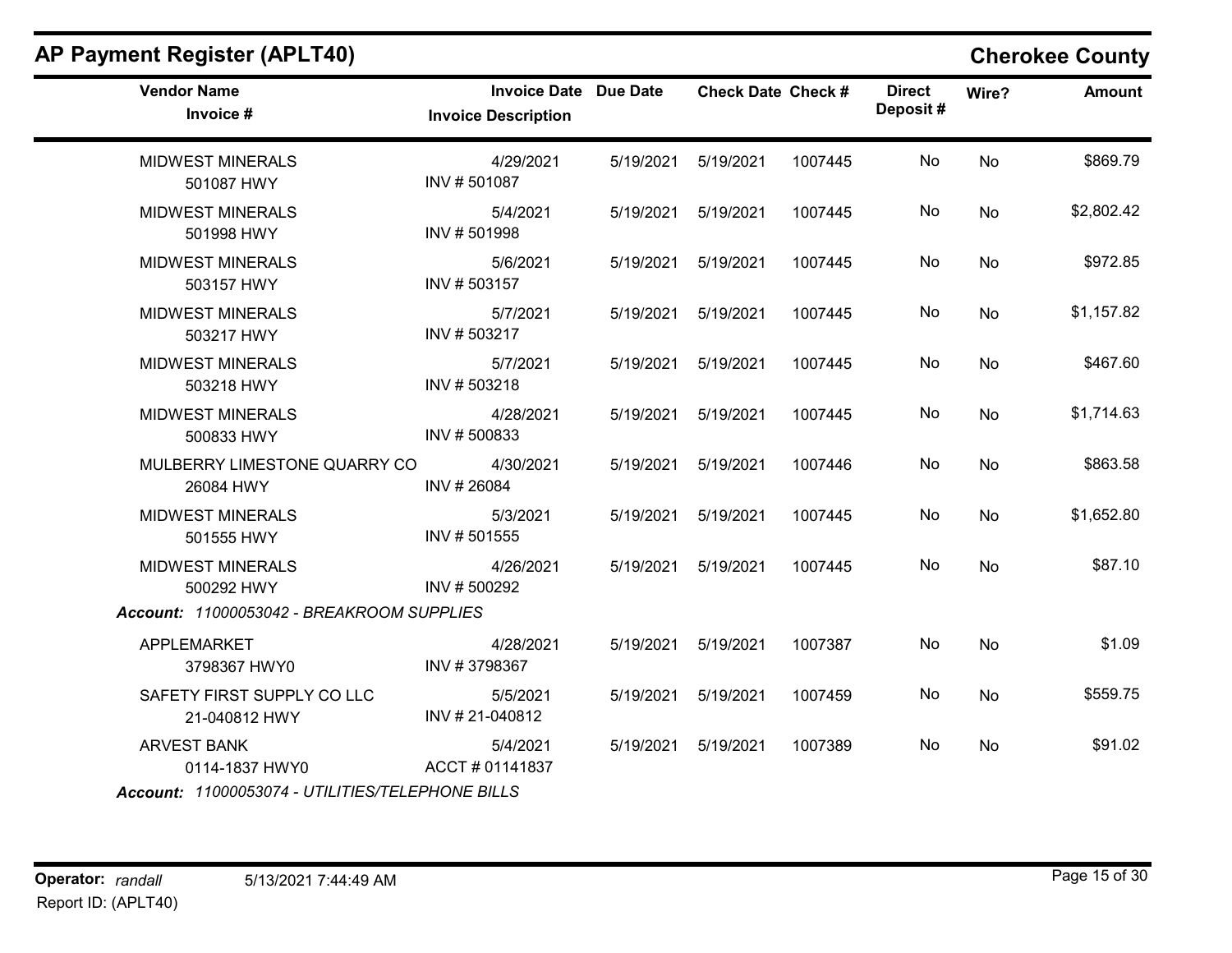| <b>Vendor Name</b><br>Invoice #                                                 | <b>Invoice Date Due Date</b><br><b>Invoice Description</b> |           | <b>Check Date Check #</b> |         | <b>Direct</b><br>Deposit# | Wire?     | <b>Amount</b> |
|---------------------------------------------------------------------------------|------------------------------------------------------------|-----------|---------------------------|---------|---------------------------|-----------|---------------|
| <b>CITY OF COLUMBUS</b><br>08-88010-00 HWY0                                     | 4/28/2021<br>ACCT # 08-88010-00                            | 5/19/2021 | 5/19/2021                 | 1007405 | No                        | No        | \$120.00      |
| COLUMBUS TELEPHONE COMPANY<br>2586 HWY0                                         | 5/1/2021<br>#2586                                          | 5/19/2021 | 5/19/2021                 | 1007412 | No.                       | <b>No</b> | \$195.49      |
| <b>KANSAS GAS SERVICE</b><br>510738202155527000 002                             | 4/21/2021<br>ACCT #510738202155527000                      | 5/19/2021 | 5/19/2021                 | 1007435 | No                        | No        | \$108.26      |
| <b>KANSAS GAS SERVICE</b><br>510148149119141118 HWY 03 ACCT #510148149119141118 | 4/21/2021                                                  | 5/19/2021 | 5/19/2021                 | 1007435 | No.                       | No        | \$543.93      |
| Account: 11000053075 - DUES/SUBSCRIPTIONS                                       |                                                            |           |                           |         |                           |           |               |
| <b>ARVEST BANK</b><br>0114-1837 HWY0                                            | 5/4/2021<br>ACCT#01141837                                  | 5/19/2021 | 5/19/2021                 | 1007389 | No                        | <b>No</b> | \$12.99       |
| Account: 11000053078 - LEGAL PRINTING/ADVERTISING                               |                                                            |           |                           |         |                           |           |               |
| <b>COLUMBUS NEWS REPORT</b><br>408 HWY                                          | 4/30/2021<br>INV #408 PURPLE WAVE AUCTION                  | 5/19/2021 | 5/19/2021                 | 1007411 | No                        | <b>No</b> | \$35.00       |
| Account: 11000053079 - MACHINERY/EQUIPMENT                                      |                                                            |           |                           |         |                           |           |               |
| FARMERS COOPERATIVE ASSOCIATION<br>300598 HWY                                   | 4/27/2021<br>INV #300598                                   | 5/19/2021 | 5/19/2021                 | 1007422 | No                        | <b>No</b> | \$4.61        |
| <b>FARMERS COOPERATIVE ASSOCIATION</b><br>300591 HWY                            | 4/27/2021<br>INV #300591 PIPE TEE, BUSHING                 | 5/19/2021 | 5/19/2021                 | 1007422 | No.                       | <b>No</b> | \$5.70        |
| <b>FARMERS COOPERATIVE ASSOCIATION</b><br>300606 HWY                            | 4/27/2021<br>INV #300606                                   | 5/19/2021 | 5/19/2021                 | 1007422 | No                        | <b>No</b> | (\$4.61)      |
| NATALINIS AUTOMOTIVE<br>771318 HWY                                              | 5/10/2021<br>INV #771318                                   | 5/19/2021 | 5/19/2021                 | 1007448 | No                        | <b>No</b> | \$11.64       |
| <b>POWERPLAN</b><br>87002-40937 HWY01                                           | 4/30/2021<br>ACCT #87002-40937                             | 5/19/2021 | 5/19/2021                 | 1007455 | No                        | <b>No</b> | \$535.76      |
| NATALINIS AUTOMOTIVE<br>771034 HWY                                              | 5/7/2021<br>INV #771034                                    | 5/19/2021 | 5/19/2021                 | 1007448 | No.                       | No        | \$56.70       |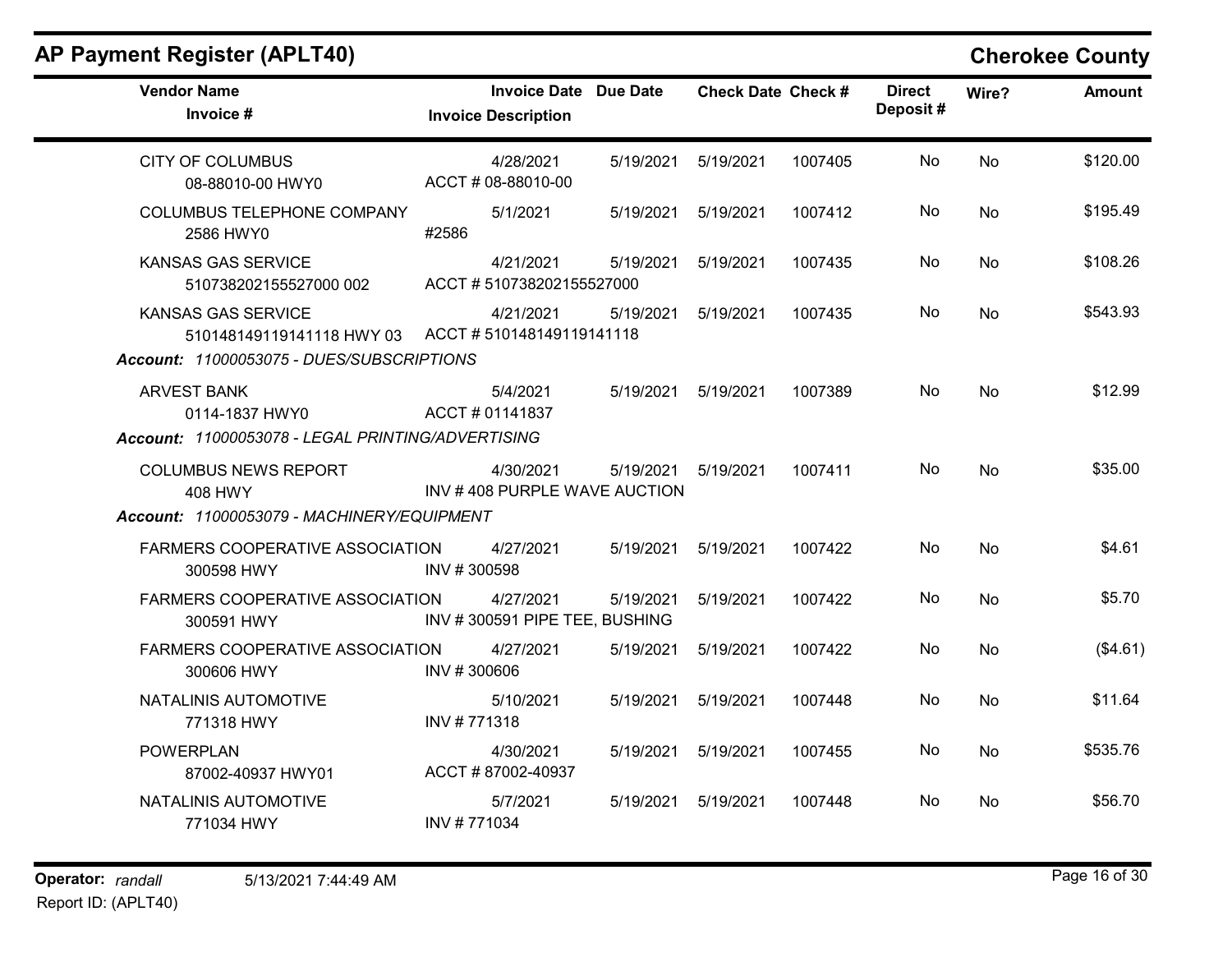| <b>Vendor Name</b><br>Invoice #                      | <b>Invoice Date Due Date</b><br><b>Invoice Description</b> |           | <b>Check Date Check #</b> |         | <b>Direct</b><br>Deposit# | Wire?     | <b>Amount</b> |
|------------------------------------------------------|------------------------------------------------------------|-----------|---------------------------|---------|---------------------------|-----------|---------------|
| <b>FARMERS COOPERATIVE ASSOCIATION</b><br>301680 HWY | 5/10/2021<br>INV #301680                                   | 5/19/2021 | 5/19/2021                 | 1007422 | No                        | No        | \$43.59       |
| <b>FARMERS COOPERATIVE ASSOCIATION</b><br>301545 HWY | 5/7/2021<br>INV #301545                                    | 5/19/2021 | 5/19/2021                 | 1007422 | No                        | No        | \$21.02       |
| NATALINIS AUTOMOTIVE<br>771023 HWY                   | 5/7/2021<br>INV #771023                                    | 5/19/2021 | 5/19/2021                 | 1007448 | No                        | No        | \$5.18        |
| <b>BILL'S MOWER</b><br>HWY 7                         | 5/7/2021<br><b>CHAIN</b>                                   | 5/19/2021 | 5/19/2021                 | 1007396 | No                        | No        | \$26.75       |
| JOHN FABICK TRACTOR CO<br>PIJO0415678 HWY            | 5/5/2021<br>INV # PIJO0415678                              | 5/19/2021 | 5/19/2021                 | 1007433 | No                        | No        | \$0.27        |
| JOHN FABICK TRACTOR CO<br>PIJO0415963 HWY            | 5/7/2021<br>INV # PIJO0415963                              | 5/19/2021 | 5/19/2021                 | 1007433 | No                        | No        | \$26.72       |
| TRUE VALUE COLUMBUS<br>A438935 HWY                   | 5/4/2021<br>INV # A438935                                  | 5/19/2021 | 5/19/2021                 | 1007471 | No                        | No        | \$23.02       |
| TRUE VALUE COLUMBUS<br>A438836 HWY                   | 5/3/2021<br>INV # A438836                                  | 5/19/2021 | 5/19/2021                 | 1007471 | No                        | No        | \$2.94        |
| <b>KIRKLAND</b><br>377733 HWY                        | 4/28/2021<br>INV #377733                                   | 5/19/2021 | 5/19/2021                 | 1007437 | No                        | No        | \$70.00       |
| TRUE VALUE COLUMBUS<br>A438467 HWY                   | 4/30/2021<br>INV # A438467                                 | 5/19/2021 | 5/19/2021                 | 1007471 | No                        | No        | \$2.69        |
| TRUE VALUE COLUMBUS<br>A438285 HWY                   | 4/29/2021<br>INV # A438285                                 | 5/19/2021 | 5/19/2021                 | 1007471 | <b>No</b>                 | <b>No</b> | \$10.79       |
| TRUE VALUE COLUMBUS<br>A438104 HWY                   | 4/27/2021<br>INV # A438104                                 | 5/19/2021 | 5/19/2021                 | 1007471 | No                        | No        | \$3.59        |
| TRUE VALUE COLUMBUS<br>A435260 HWY                   | 4/1/2021<br>INV # A435260                                  | 5/19/2021 | 5/19/2021                 | 1007471 | No                        | No        | \$125.99      |
| NATALINIS AUTOMOTIVE<br>770170 HWY                   | 4/29/2021<br>INV #770170                                   | 5/19/2021 | 5/19/2021                 | 1007449 | No.                       | <b>No</b> | \$46.41       |

Operator: randall 5/13/2021 7:44:49 AM Report ID: (APLT40)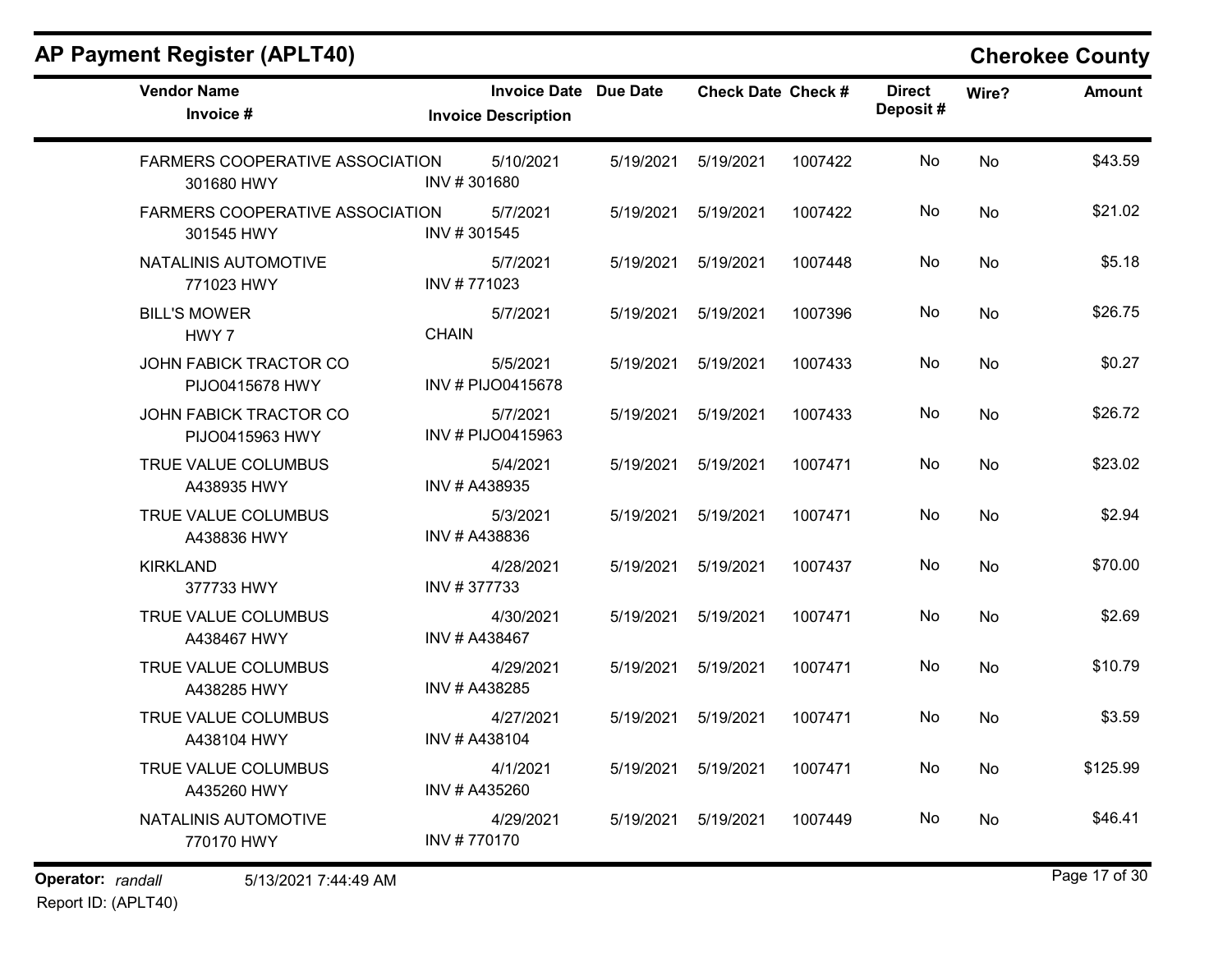| <b>Vendor Name</b><br>Invoice #                      | <b>Invoice Date Due Date</b><br><b>Invoice Description</b> |           | <b>Check Date Check #</b> |         | <b>Direct</b><br>Deposit# | Wire?     | <b>Amount</b> |
|------------------------------------------------------|------------------------------------------------------------|-----------|---------------------------|---------|---------------------------|-----------|---------------|
| NATALINIS AUTOMOTIVE<br>770908 HWY                   | 5/6/2021<br>INV #7709085                                   | 5/19/2021 | 5/19/2021                 | 1007448 | No                        | <b>No</b> | \$13.49       |
| <b>FARMERS COOPERATIVE ASSOCIATION</b><br>301207 HWY | 5/4/2021<br>INV #301207                                    | 5/19/2021 | 5/19/2021                 | 1007422 | No                        | No        | \$8.70        |
| JOHN FABICK TRACTOR CO<br>PIJO0415167 HWY            | 4/28/2021<br>INV # PIJO0415167                             | 5/19/2021 | 5/19/2021                 | 1007433 | No                        | No        | \$499.61      |
| <b>TRAVIS HESS</b><br>714444 HWY                     | 4/30/2021<br>INV #714444                                   | 5/19/2021 | 5/19/2021                 | 1007470 | No                        | No        | \$160.00      |
| JOHN FABICK TRACTOR CO<br>PIJO0415168 HWY            | 4/28/2021<br>INV # PIJO0415168                             | 5/19/2021 | 5/19/2021                 | 1007433 | No.                       | No        | \$431.92      |
| <b>ARVEST BANK</b><br>0114-1837 HWY0                 | 5/4/2021<br>ACCT # 01141837                                | 5/19/2021 | 5/19/2021                 | 1007389 | No                        | No        | \$969.12      |
| NATALINIS AUTOMOTIVE<br>770503 HWY                   | 5/3/2021<br>INV #770503                                    | 5/19/2021 | 5/19/2021                 | 1007449 | No.                       | <b>No</b> | \$69.10       |
| <b>HERITAGE TRACTOR</b><br>11106928 HWY              | 5/7/2021<br>INV #11106928                                  | 5/19/2021 | 5/19/2021                 | 1007430 | No.                       | No        | \$61.00       |
| JOHN FABICK TRACTOR CO<br>PIJO0415677 HWY            | 5/5/2021<br>INV # PIJO0415677                              | 5/19/2021 | 5/19/2021                 | 1007433 | No                        | No        | \$177.42      |
| JOPLIN FREIGHTLINER SALES INC<br>60805906X1 HWY      | 4/30/2021<br>INV #60805906X1                               | 5/19/2021 | 5/19/2021                 | 1007434 | No.                       | No        | \$150.00      |
| <b>HERITAGE TRACTOR</b><br>11105561 HWY              | 5/6/2021<br>INV #11105561                                  | 5/19/2021 | 5/19/2021                 | 1007430 | No                        | No        | \$104.88      |
| <b>FLEETPRIDE</b><br>72685934 HWY                    | 4/27/2021<br>INV #72685934                                 | 5/19/2021 | 5/19/2021                 | 1007423 | No                        | No        | \$441.00      |
| <b>HERITAGE TRACTOR</b><br>11105558 HWY              | 5/6/2021<br>INV #11105558                                  | 5/19/2021 | 5/19/2021                 | 1007430 | No                        | No        | \$2,526.88    |
| JOHN FABICK TRACTOR CO<br>PIJO04155964 HWY           | 5/7/2021<br>INV # PIJO0415964                              | 5/19/2021 | 5/19/2021                 | 1007433 | No.                       | <b>No</b> | \$80.34       |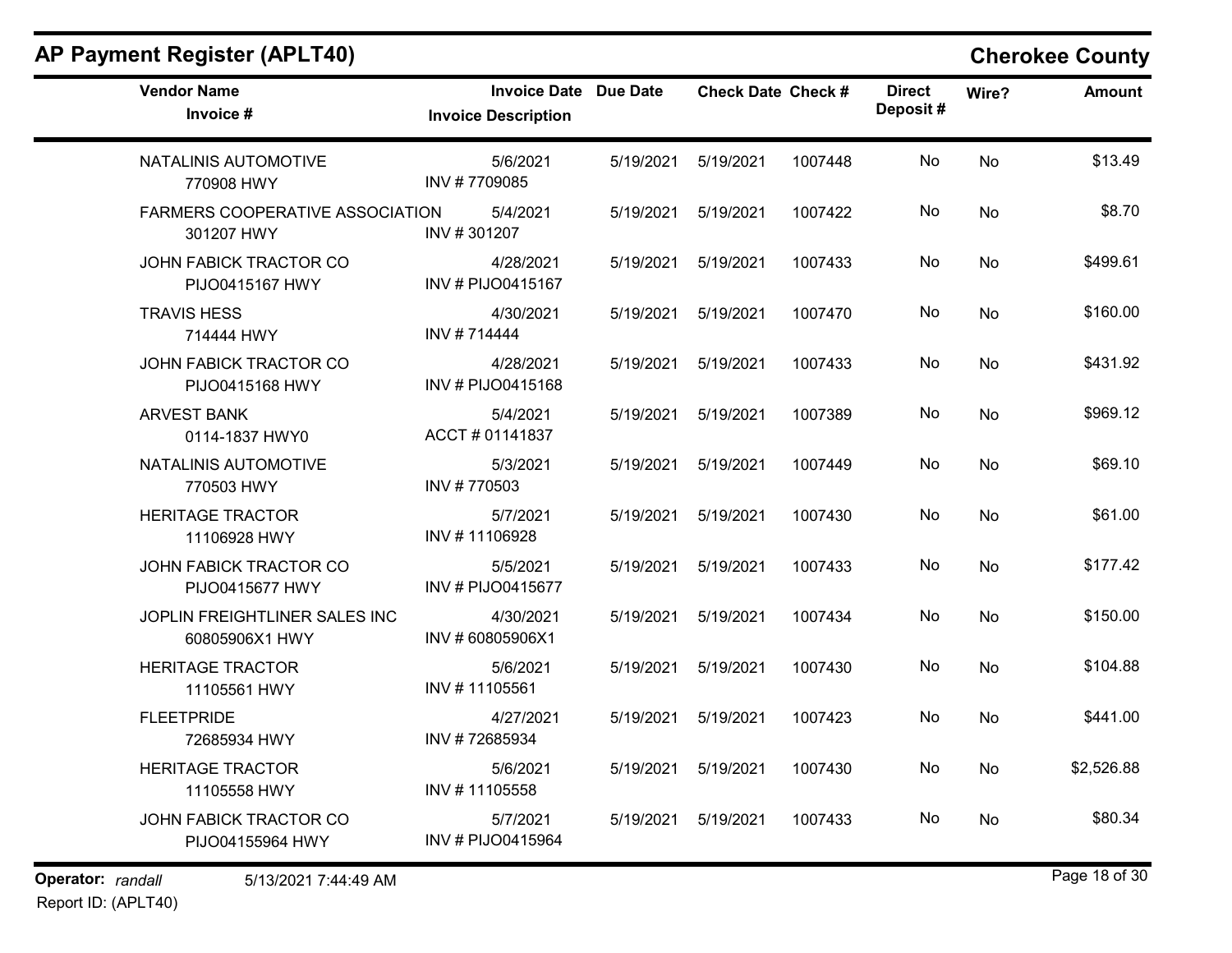$\overline{\phantom{a}}$ 

| <b>Vendor Name</b><br>Invoice #           |                                        | <b>Invoice Date Due Date</b><br><b>Invoice Description</b> |           | <b>Check Date Check #</b> |         | <b>Direct</b><br>Deposit# | Wire?     | <b>Amount</b> |
|-------------------------------------------|----------------------------------------|------------------------------------------------------------|-----------|---------------------------|---------|---------------------------|-----------|---------------|
| JOHN FABICK TRACTOR CO<br>PIJO0415356 HWY |                                        | 4/30/2021<br>INV # PIJO0415356                             | 5/19/2021 | 5/19/2021                 | 1007433 | No                        | No        | \$466.38      |
| <b>HERITAGE TRACTOR</b><br>11093661 HWY   |                                        | 4/28/2021<br>INV #11093661                                 | 5/19/2021 | 5/19/2021                 | 1007430 | No                        | No        | \$328.88      |
| JOHN FABICK TRACTOR CO<br>PIJO0415171 HWY |                                        | 4/28/2021<br>INV # PIJO0415171                             | 5/19/2021 | 5/19/2021                 | 1007433 | No                        | No        | \$155.46      |
| JOHN FABICK TRACTOR CO<br>PIJO0415170 HWY |                                        | 4/28/2021<br>INV # PIJO0415170                             | 5/19/2021 | 5/19/2021                 | 1007433 | No                        | <b>No</b> | \$360.62      |
| JOHN FABICK TRACTOR CO<br>PIJO0415169 HWY |                                        | 4/28/2021<br>INV # PIJO0415169                             | 5/19/2021 | 5/19/2021                 | 1007433 | No                        | No        | \$614.37      |
| <b>HERITAGE TRACTOR</b><br>11093659 HWY   |                                        | 4/28/2021<br>INV #11093659                                 | 5/19/2021 | 5/19/2021                 | 1007430 | No                        | <b>No</b> | \$238.91      |
| NATALINIS AUTOMOTIVE<br>770037 HWY        |                                        | 4/28/2021<br>INV #770037                                   | 5/19/2021 | 5/19/2021                 | 1007449 | No                        | No        | \$9.29        |
| NATALINIS AUTOMOTIVE<br>770760 HWY        |                                        | 5/5/2021<br>INV #770760                                    | 5/19/2021 | 5/19/2021                 | 1007448 | No                        | No        | \$15.00       |
| NATALINIS AUTOMOTIVE<br>770671 HWY        |                                        | 5/4/2021<br>INV #770671                                    | 5/19/2021 | 5/19/2021                 | 1007449 | No                        | No        | \$9.98        |
| NATALINIS AUTOMOTIVE<br>770556 HWY        |                                        | 5/3/2021<br>INV #770556                                    | 5/19/2021 | 5/19/2021                 | 1007449 | No                        | No        | (\$59.47)     |
| 301320 HWY                                | <b>FARMERS COOPERATIVE ASSOCIATION</b> | 5/5/2021<br>INV #301320                                    | 5/19/2021 | 5/19/2021                 | 1007422 | No                        | <b>No</b> | \$11.17       |
| NATALINIS AUTOMOTIVE<br>770264 HWY        |                                        | 4/30/2021<br>INV #770264                                   | 5/19/2021 | 5/19/2021                 | 1007449 | No                        | No        | \$31.05       |
| NATALINIS AUTOMOTIVE<br>770163 HWY        |                                        | 4/29/2021<br>INV #770163                                   | 5/19/2021 | 5/19/2021                 | 1007449 | No                        | <b>No</b> | \$36.24       |
| NATALINIS AUTOMOTIVE<br>770804 HWY        |                                        | 5/5/2021<br>INV #770804                                    | 5/19/2021 | 5/19/2021                 | 1007448 | No                        | No        | \$128.28      |
|                                           |                                        |                                                            |           |                           |         |                           |           |               |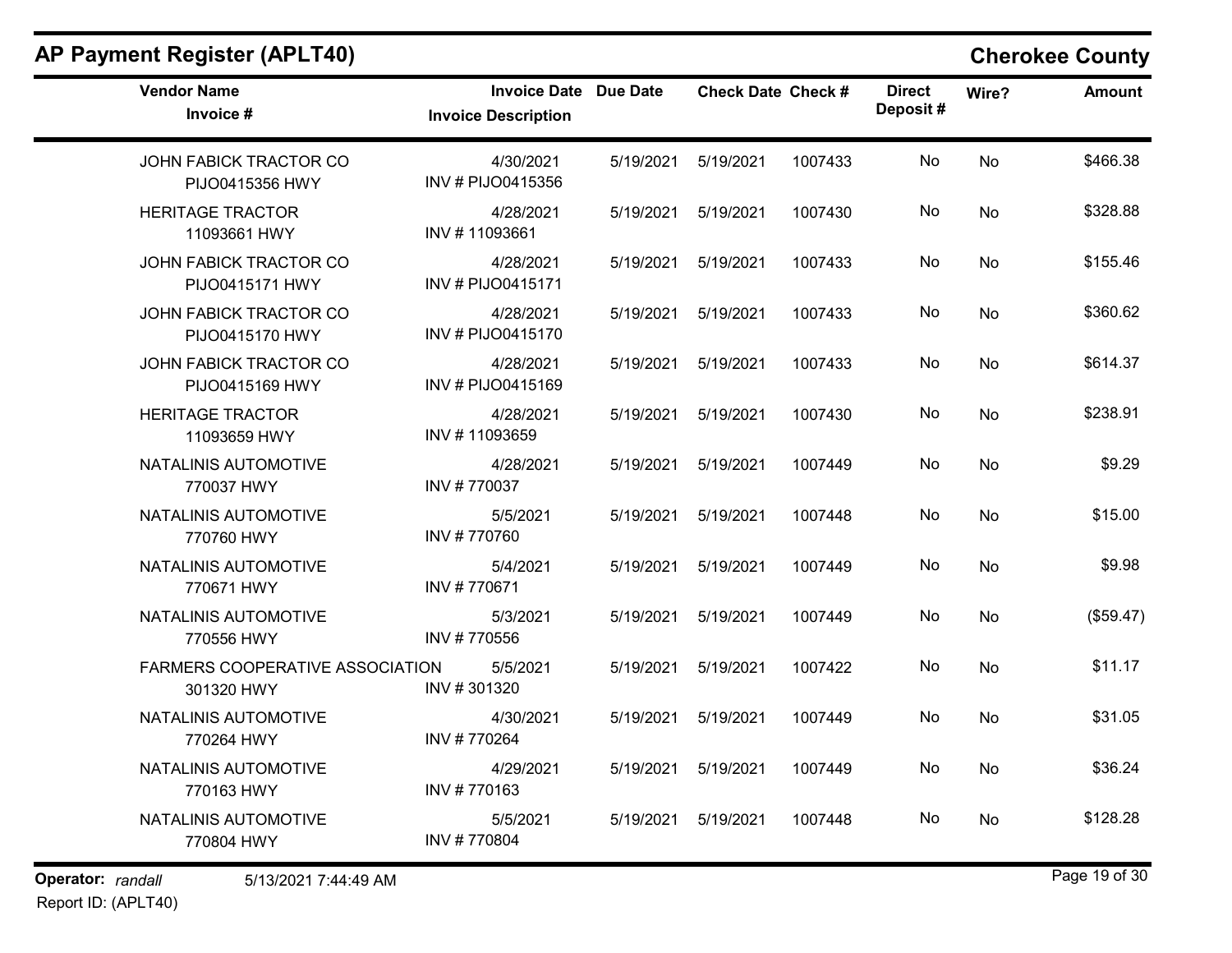| <b>Vendor Name</b><br>Invoice #                    | <b>Invoice Date Due Date</b><br><b>Invoice Description</b> |           | <b>Check Date Check #</b> |         | <b>Direct</b><br>Deposit# | Wire?     | <b>Amount</b> |
|----------------------------------------------------|------------------------------------------------------------|-----------|---------------------------|---------|---------------------------|-----------|---------------|
| <b>TLG PETERBILT</b><br>155461JP                   | 5/10/2021<br>INV #155461JP                                 | 5/19/2021 | 5/19/2021                 | 1007469 | No                        | <b>No</b> | \$290.48      |
| <b>FLEETPRIDE</b><br>72816821 HWY                  | 4/28/2021<br>INV #72816821                                 | 5/19/2021 | 5/19/2021                 | 1007423 | No                        | <b>No</b> | \$127.48      |
| <b>HERITAGE TRACTOR</b><br>11093652 HWY            | 4/28/2021<br>INV #11093652                                 | 5/19/2021 | 5/19/2021                 | 1007430 | No                        | <b>No</b> | \$39.94       |
| NATALINIS AUTOMOTIVE<br>770010 HWY                 | 4/28/2021<br>INV #770010                                   | 5/19/2021 | 5/19/2021                 | 1007449 | No                        | No        | \$55.93       |
| NATALINIS AUTOMOTIVE<br>769975 HWY                 | 4/28/2021<br>INV #769975                                   | 5/19/2021 | 5/19/2021                 | 1007449 | No                        | <b>No</b> | \$156.42      |
| <b>B-3 CONSTRUCTION INC</b><br>147078 HWY          | 4/30/2021<br>INV #147078, 147126                           | 5/19/2021 | 5/19/2021                 | 1007393 | No                        | <b>No</b> | \$50.00       |
| NATALINIS AUTOMOTIVE<br>769911 HWY                 | 4/27/2021<br>INV #769911                                   |           | 5/19/2021   5/19/2021     | 1007449 | No                        | No        | \$13.05       |
| NATALINIS AUTOMOTIVE<br>769860 HWY                 | 4/27/2021<br>INV #769860                                   | 5/19/2021 | 5/19/2021                 | 1007449 | No                        | No        | \$69.52       |
| NATALINIS AUTOMOTIVE<br>769836 HWY                 | 4/27/2021<br>INV#769836                                    | 5/19/2021 | 5/19/2021                 | 1007449 | No                        | <b>No</b> | \$56.37       |
| Account: 11000053080 - MAINTENANCE/BLDGS & GROUNDS |                                                            |           |                           |         |                           |           |               |
| CLEAN THE UNIFORM CO JOPLIN<br>20213616 HWY        | 5/3/2021<br>INV #20213616                                  | 5/19/2021 | 5/19/2021                 | 1007409 | No                        | No        | \$107.77      |
| CLEAN THE UNIFORM CO JOPLIN<br>20212079 HWY        | 4/26/2021<br>INV #20212079                                 | 5/19/2021 | 5/19/2021                 | 1007409 | No                        | No        | \$41.69       |
| Account: 11000053089 - OTHER CONTRACTUAL           |                                                            |           |                           |         |                           |           |               |
| METROPOLITAN COMPOUNDS<br>0013911-IN HWY           | 4/25/2021<br>INV # 0013911-IN ADHESIVE PRIMER              | 5/19/2021 | 5/19/2021                 | 1007444 | No                        | No        | \$1,698.75    |

Report ID: (APLT40)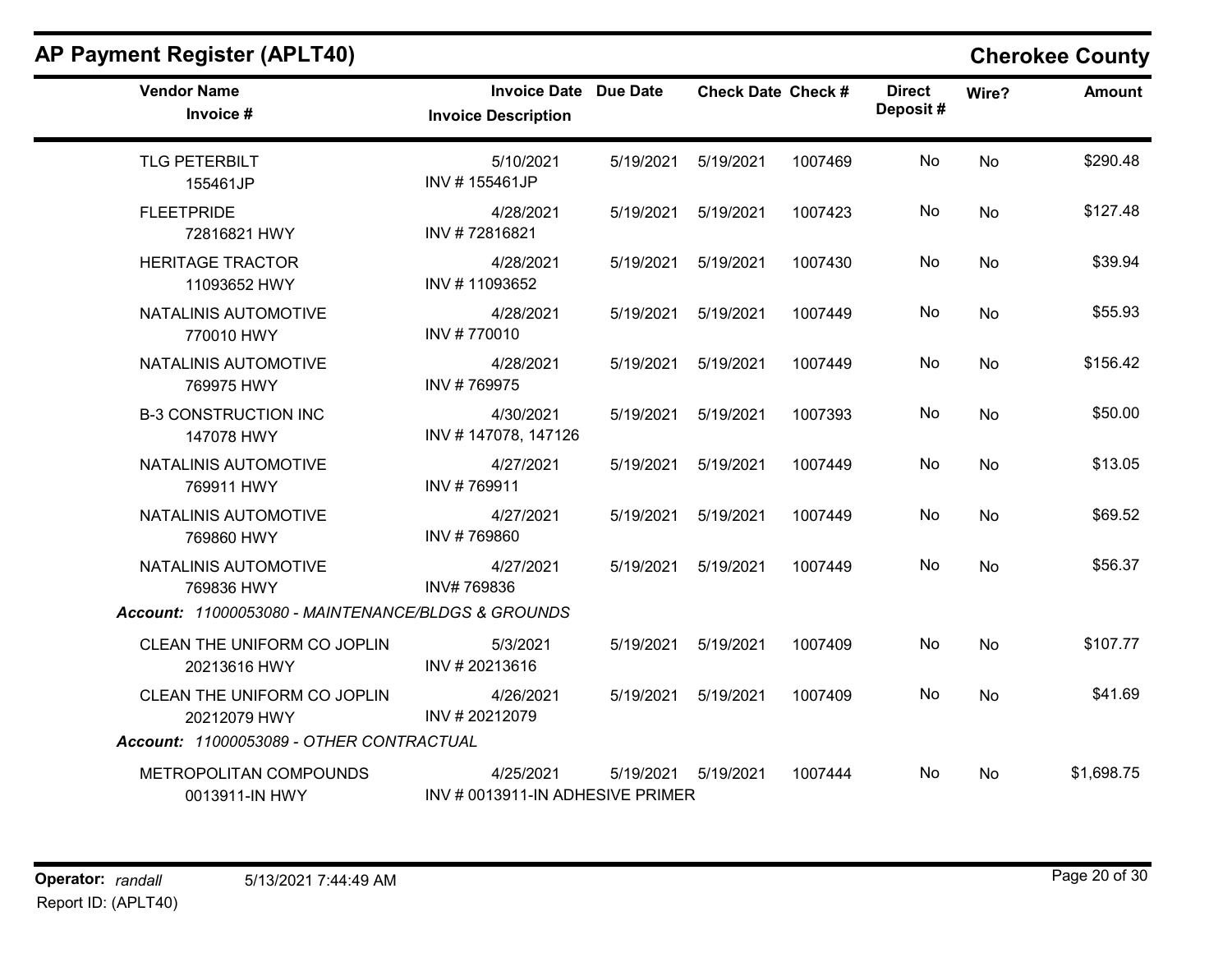|       |                                      | <b>AP Payment Register (APLT40)</b>                    |                  |                                                            |           |                           |         |                           |           | <b>Cherokee County</b> |
|-------|--------------------------------------|--------------------------------------------------------|------------------|------------------------------------------------------------|-----------|---------------------------|---------|---------------------------|-----------|------------------------|
|       | <b>Vendor Name</b>                   | Invoice #                                              |                  | <b>Invoice Date Due Date</b><br><b>Invoice Description</b> |           | <b>Check Date Check #</b> |         | <b>Direct</b><br>Deposit# | Wire?     | <b>Amount</b>          |
|       |                                      | OCCUPATIONAL HEALTH SERVICES<br>11948 HWY              |                  | 5/3/2021<br>INV #11948,11951,12045                         | 5/19/2021 | 5/19/2021                 | 1007453 | No                        | No        | \$75.00                |
|       |                                      | MERCY MAUDE NORTON HOSPITAL COLUM<br>94000046489 HWY 0 | <b>NEW HIRE</b>  | 4/8/2021                                                   | 5/19/2021 | 5/19/2021                 | 1007443 | No                        | No        | \$94.00                |
|       | <b>Subtotal for Department: 000:</b> |                                                        |                  |                                                            |           |                           |         |                           |           |                        |
|       |                                      |                                                        |                  |                                                            |           |                           |         |                           |           | \$47,445.36            |
|       | <b>Subtotal for Fund: 110:</b>       |                                                        |                  |                                                            |           |                           |         |                           |           |                        |
|       |                                      |                                                        |                  |                                                            |           |                           |         |                           |           | \$47,445.36            |
| Fund: | 130                                  | <b>NOXIOUS WEED</b>                                    |                  |                                                            |           |                           |         |                           |           |                        |
| Dept: | 000                                  | <b>NON-DEPARTMENTAL</b>                                |                  |                                                            |           |                           |         |                           |           |                        |
|       |                                      | Account: 13000053025 - PARTS/VEHICLE REPAIRS           |                  |                                                            |           |                           |         |                           |           |                        |
|       | <b>ARVEST BANK</b>                   |                                                        |                  | 5/4/2021                                                   | 5/19/2021 | 5/19/2021                 | 1007389 | No.                       | No        | \$3.78                 |
|       | 519                                  |                                                        |                  | ACCT 4485638000235641                                      |           |                           |         |                           |           |                        |
|       |                                      | Account: 13000053028 - COMPUTER SUPPLIES               |                  |                                                            |           |                           |         |                           |           |                        |
|       | <b>ARVEST BANK</b>                   |                                                        |                  | 5/4/2021                                                   | 5/19/2021 | 5/19/2021                 | 1007389 | No                        | No        | \$16.11                |
|       | 519                                  |                                                        |                  | ACCT 4485638000235641                                      |           |                           |         |                           |           |                        |
|       |                                      | Account: 13000053074 - TELEPHONE BILLS                 |                  |                                                            |           |                           |         |                           |           |                        |
|       |                                      | COLUMBUS TELEPHONE COMPANY                             |                  | 5/3/2021                                                   | 5/19/2021 | 5/19/2021                 | 1007412 | No                        | <b>No</b> | \$129.62               |
|       |                                      | 519 NOX                                                | <b>ACCT 2293</b> |                                                            |           |                           |         |                           |           |                        |
|       |                                      | Account: 13000053141 - CHEMICALS                       |                  |                                                            |           |                           |         |                           |           |                        |
|       |                                      | <b>NUTRIEN AG SOLUTIONS</b>                            | INV 44892008     | 4/30/2021                                                  | 5/19/2021 | 5/19/2021                 | 1007452 | No                        | No        | \$3,062.27             |
|       | <b>Subtotal for Department: 000:</b> | 44892008                                               |                  |                                                            |           |                           |         |                           |           |                        |
|       |                                      |                                                        |                  |                                                            |           |                           |         |                           |           | \$3,211.78             |
|       | <b>Subtotal for Fund: 130:</b>       |                                                        |                  |                                                            |           |                           |         |                           |           |                        |
|       |                                      |                                                        |                  |                                                            |           |                           |         |                           |           | \$3,211.78             |
|       |                                      |                                                        |                  |                                                            |           |                           |         |                           |           |                        |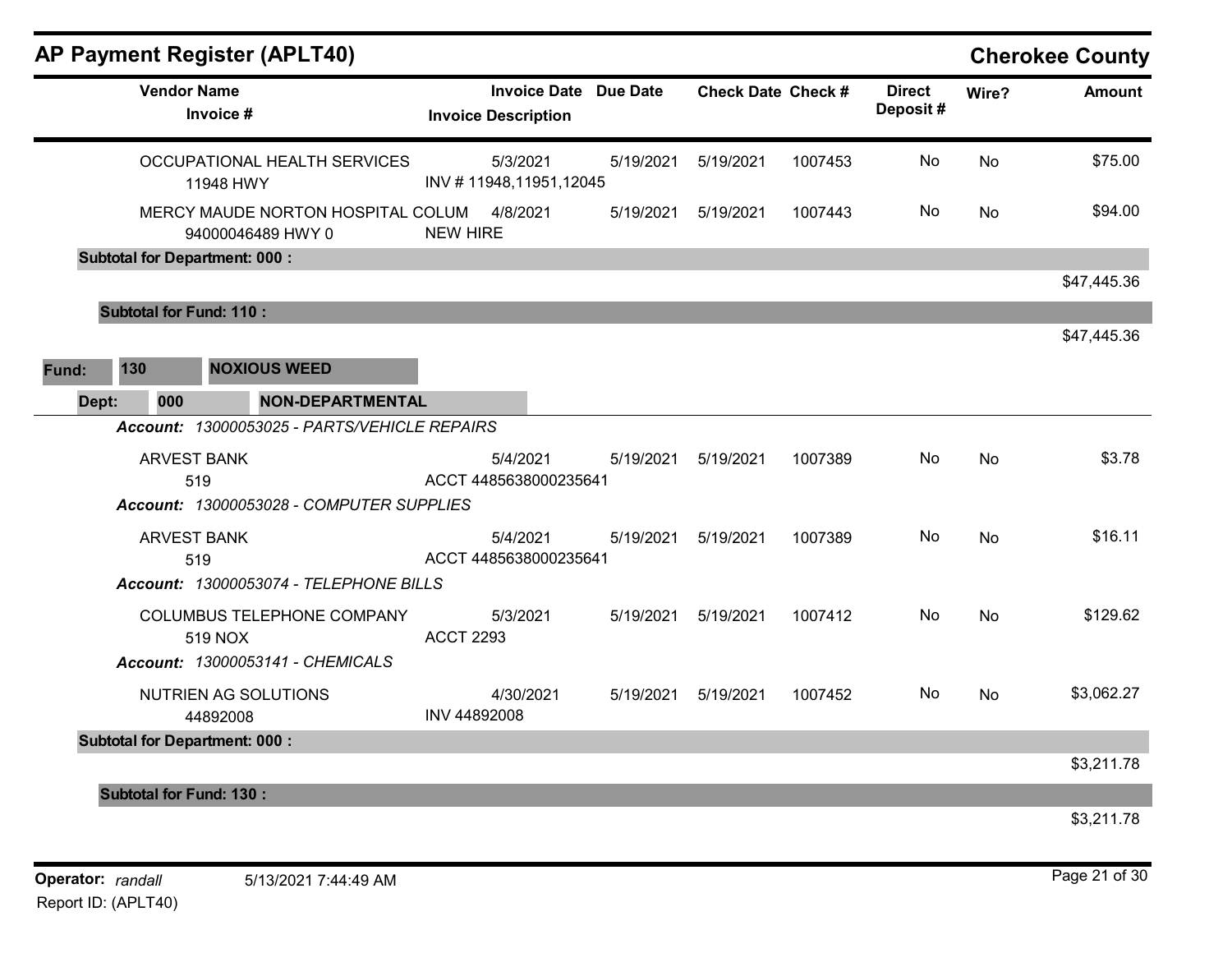|                   |                                    | <b>AP Payment Register (APLT40)</b>                  |                                                            |           |                           |         |                           |       | <b>Cherokee County</b> |
|-------------------|------------------------------------|------------------------------------------------------|------------------------------------------------------------|-----------|---------------------------|---------|---------------------------|-------|------------------------|
|                   |                                    | <b>Vendor Name</b><br>Invoice #                      | <b>Invoice Date Due Date</b><br><b>Invoice Description</b> |           | <b>Check Date Check #</b> |         | <b>Direct</b><br>Deposit# | Wire? | Amount                 |
| Fund:             | 140                                | <b>HEALTH</b>                                        |                                                            |           |                           |         |                           |       |                        |
| Dept:             | 000                                | <b>NON-DEPARTMENTAL</b>                              |                                                            |           |                           |         |                           |       |                        |
|                   |                                    | Account: 14000053021 - PRINTING/OFFICE SUPPLIES      |                                                            |           |                           |         |                           |       |                        |
|                   |                                    | DIGITAL DOLPHIN SUPPLIES<br>007189                   | 5/5/2021<br><b>INV SIN007189</b>                           | 5/19/2021 | 5/19/2021                 | 1007419 | No.                       | No    | \$40.88                |
|                   |                                    | <b>CHASE CARD SERVICES</b><br>519                    | 5/10/2021<br>ACCT 4246311970005747                         | 5/19/2021 | 5/19/2021                 | 1007401 | No                        | No    | \$229.42               |
|                   |                                    | Account: 14000053043 - HEALTH DEPT MED SUPPLIES      |                                                            |           |                           |         |                           |       |                        |
|                   |                                    | <b>GLAXOSMITHKLINE PHARMACEUTICALS</b><br>8253438054 | 5/4/2021<br>INV 8253438054                                 | 5/19/2021 | 5/19/2021                 | 1007426 | No                        | No    | \$755.80               |
|                   |                                    | Account: 14000053072 - GAS, ELECTRIC, WATER/PHONE    |                                                            |           |                           |         |                           |       |                        |
|                   |                                    | COLUMBUS TELEPHONE COMPANY<br>515 HE                 | 5/4/2021<br><b>ACCT 2060</b>                               | 5/19/2021 | 5/19/2021                 | 1007412 | No                        | No    | \$736.44               |
|                   |                                    | <b>CITY OF COLUMBUS</b><br>515 HE                    | 5/4/2021<br>ACCT 07-17240-00                               | 5/19/2021 | 5/19/2021                 | 1007406 | No                        | No    | \$60.00                |
|                   |                                    | <b>KANSAS GAS SERVICE</b><br>515 HE                  | 5/4/2021<br>ACCT 510080477 1188672 27                      | 5/19/2021 | 5/19/2021                 | 1007435 | No                        | No    | \$149.03               |
|                   |                                    | COLUMBUS TELEPHONE COMPANY<br>515 HE1                | 5/4/2021<br><b>ACCT 2311</b>                               | 5/19/2021 | 5/19/2021                 | 1007412 | No                        | No    | \$57.16                |
|                   |                                    | <b>CHASE CARD SERVICES</b><br>519                    | 5/10/2021<br>ACCT 4246311970005747                         | 5/19/2021 | 5/19/2021                 | 1007401 | No                        | No    | \$33.17                |
|                   |                                    | <b>Account: 14000053073 - MEETING COSTS</b>          |                                                            |           |                           |         |                           |       |                        |
|                   |                                    | <b>CHASE CARD SERVICES</b><br>519                    | 5/10/2021<br>ACCT 4246311970005747                         | 5/19/2021 | 5/19/2021                 | 1007401 | No.                       | No.   | \$107.60               |
|                   |                                    | Account: 14000053076 - PROFESSIONAL SERVICES         |                                                            |           |                           |         |                           |       |                        |
|                   | QUALITY PEST CONTROL INC<br>519 HE |                                                      | 5/10/2021<br><b>MONTHLY SPRAY</b>                          | 5/19/2021 | 5/19/2021                 | 1007456 | No                        | No    | \$50.00                |
| Operator: randall |                                    | 5/13/2021 7:44:49 AM                                 |                                                            |           |                           |         |                           |       | Page 22 of 30          |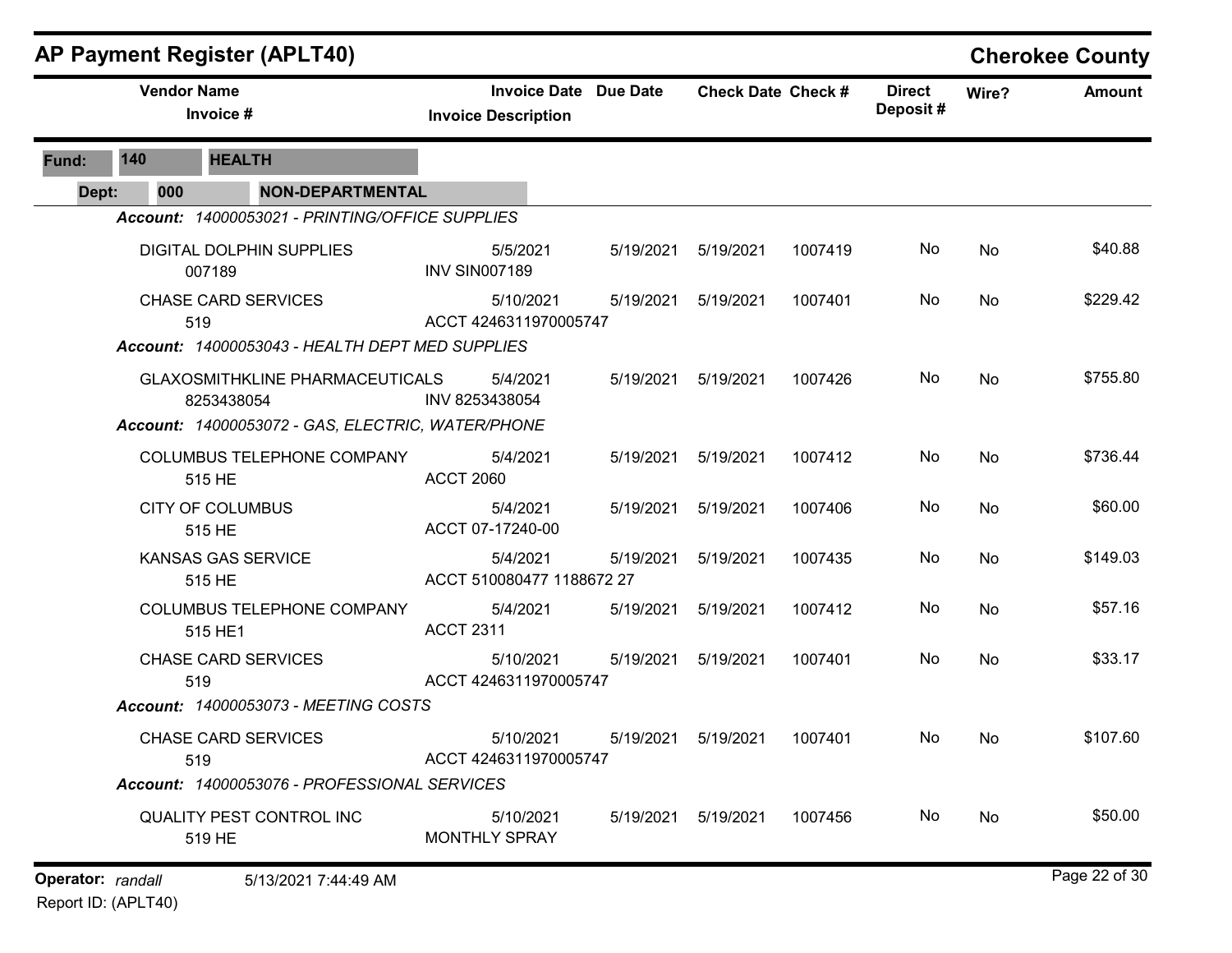|                   |                                | AP Payment Register (APLT40)                 |                            |                              |           |                                                           |         |                           |       | <b>Cherokee County</b> |
|-------------------|--------------------------------|----------------------------------------------|----------------------------|------------------------------|-----------|-----------------------------------------------------------|---------|---------------------------|-------|------------------------|
|                   | <b>Vendor Name</b>             | Invoice #                                    | <b>Invoice Description</b> | <b>Invoice Date Due Date</b> |           | <b>Check Date Check #</b>                                 |         | <b>Direct</b><br>Deposit# | Wire? | <b>Amount</b>          |
|                   |                                | CRAW-KAN TELEPHONE COOPERATIVE INC<br>519 HE | ACCT 129793                | 5/10/2021                    | 5/19/2021 | 5/19/2021                                                 | 1007416 | No                        | No    | \$21.25                |
|                   |                                | Account: 14000053182 - CONTRACTS             |                            |                              |           |                                                           |         |                           |       |                        |
|                   |                                | CRAWFORD COUNTY HEALTH DEPT<br>519           | <b>CONTRACE LABOR</b>      | 5/10/2021                    | 5/19/2021 | 5/19/2021                                                 | 1007415 | No                        | No    | \$320.00               |
|                   |                                | <b>Subtotal for Department: 000:</b>         |                            |                              |           |                                                           |         |                           |       |                        |
|                   |                                |                                              |                            |                              |           |                                                           |         |                           |       | \$2,560.75             |
|                   | <b>Subtotal for Fund: 140:</b> |                                              |                            |                              |           |                                                           |         |                           |       |                        |
|                   |                                |                                              |                            |                              |           |                                                           |         |                           |       | \$2,560.75             |
| Fund:             | 160                            | <b>DIRECT ELECTION</b>                       |                            |                              |           |                                                           |         |                           |       |                        |
| Dept:             | 000                            | <b>NON-DEPARTMENTAL</b>                      |                            |                              |           |                                                           |         |                           |       |                        |
|                   |                                | Account: 16000053073 - TRANSPORTATION        |                            |                              |           |                                                           |         |                           |       |                        |
|                   |                                | WIMMER, KADEN<br>519                         |                            | 5/4/2021                     | 5/19/2021 | 5/19/2021<br>MILEAGE/ELECTION TRAINING, CLERKS CONVENTION | 1007475 | No                        | No    | \$385.73               |
|                   | <b>KYLE RENNIE</b>             | 519                                          | MILEAGE/TOPEKA             | 4/29/2021                    | 5/19/2021 | 5/19/2021                                                 | 1007438 | No                        | No    | \$201.60               |
|                   |                                | Account: 16000053077 - HOTEL RENTALS         |                            |                              |           |                                                           |         |                           |       |                        |
|                   |                                | <b>ARVEST BANK</b><br>519 EL                 | ACCT 4485638000235161      | 5/4/2021                     | 5/19/2021 | 5/19/2021                                                 | 1007389 | No                        | No    | \$209.23               |
|                   |                                | <b>Subtotal for Department: 000:</b>         |                            |                              |           |                                                           |         |                           |       |                        |
|                   |                                |                                              |                            |                              |           |                                                           |         |                           |       | \$796.56               |
|                   | <b>Subtotal for Fund: 160:</b> |                                              |                            |                              |           |                                                           |         |                           |       |                        |
|                   |                                |                                              |                            |                              |           |                                                           |         |                           |       | \$796.56               |
| Fund:             | 224                            | <b>CHEROKEE COUNTY 911</b>                   |                            |                              |           |                                                           |         |                           |       |                        |
| Dept:             | 000                            | <b>NON-DEPARTMENTAL</b>                      |                            |                              |           |                                                           |         |                           |       |                        |
|                   |                                | Account: 22400053300 - MISC PAID OUT         |                            |                              |           |                                                           |         |                           |       |                        |
| Operator: randall | Report ID: (APLT40)            | 5/13/2021 7:44:50 AM                         |                            |                              |           |                                                           |         |                           |       | Page 23 of 30          |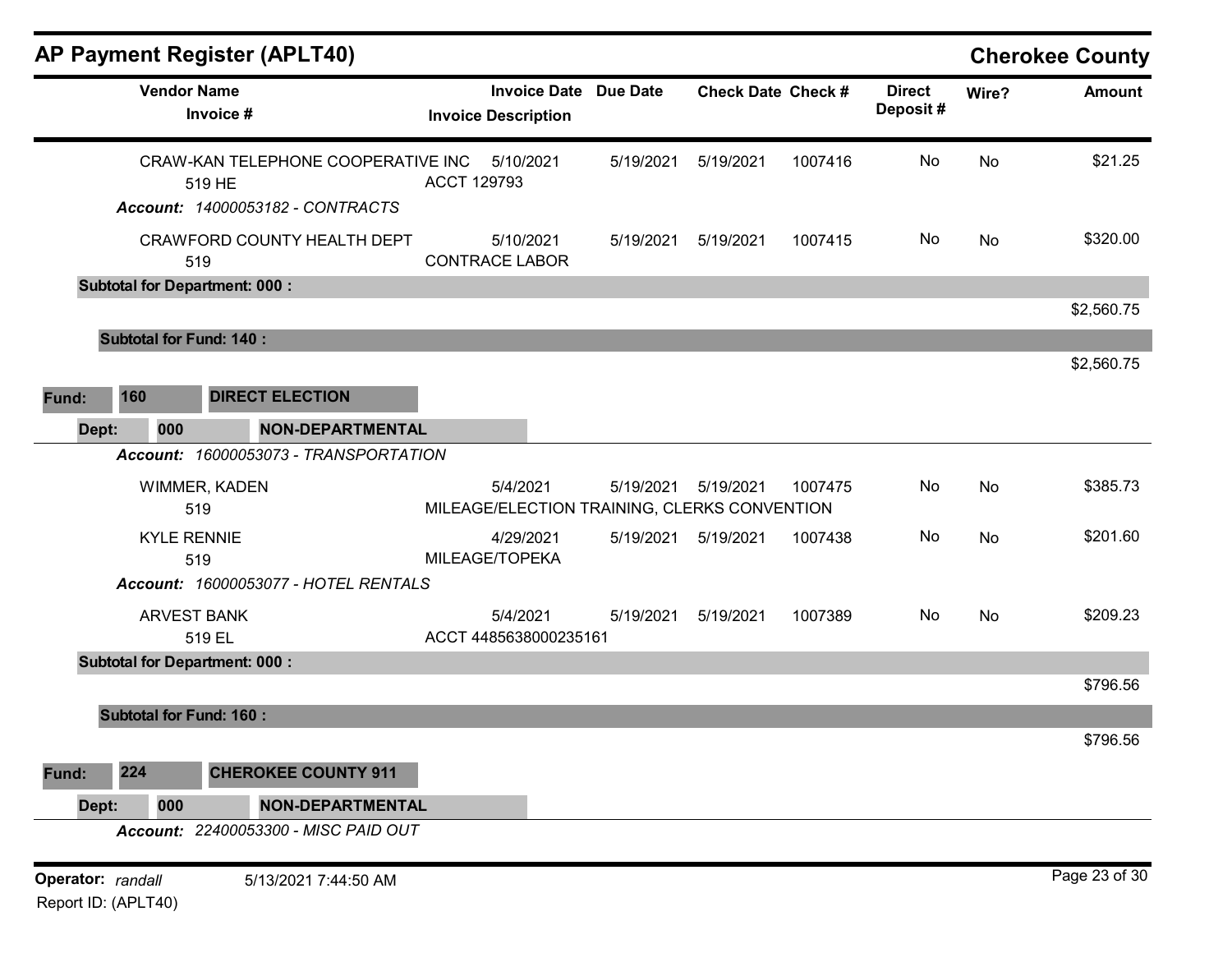| AP Payment Register (APLT40)                     |                                                   |                 |                           |         |                           |           | <b>Cherokee County</b> |
|--------------------------------------------------|---------------------------------------------------|-----------------|---------------------------|---------|---------------------------|-----------|------------------------|
| <b>Vendor Name</b><br>Invoice #                  | <b>Invoice Date</b><br><b>Invoice Description</b> | <b>Due Date</b> | <b>Check Date Check #</b> |         | <b>Direct</b><br>Deposit# | Wire?     | <b>Amount</b>          |
| <b>VERIZON WIRELESS</b><br>9877951596            | 4/28/2021<br>INV 9877951596                       | 5/19/2021       | 5/19/2021                 | 1007473 | No                        | No        | \$1,280.82             |
| CRAW-KAN TELEPHONE COOPERATIVE INC<br>519        | 5/4/2021<br>INV 1818SZ10901.059                   | 5/19/2021       | 5/19/2021                 | 1007416 | No                        | No        | \$98.00                |
| <b>CENTURYLINK</b><br>519                        | 4/29/2021<br>ACCT 313409961                       | 5/19/2021       | 5/19/2021                 | 1007399 | No                        | No        | \$476.00               |
| <b>Subtotal for Department: 000:</b>             |                                                   |                 |                           |         |                           |           |                        |
|                                                  |                                                   |                 |                           |         |                           |           | \$1,854.82             |
| <b>Subtotal for Fund: 224:</b>                   |                                                   |                 |                           |         |                           |           | \$1,854.82             |
| 230<br>Fund:<br><b>APPRAISER COSTS</b>           |                                                   |                 |                           |         |                           |           |                        |
| Dept:<br><b>NON-DEPARTMENTAL</b><br>000          |                                                   |                 |                           |         |                           |           |                        |
| Account: 23000053074 - TELEPHONE BILLS           |                                                   |                 |                           |         |                           |           |                        |
| COLUMBUS TELEPHONE COMPANY<br>519 CH             | 5/3/2021<br><b>ACCT 7577</b>                      | 5/19/2021       | 5/19/2021                 | 1007412 | No                        | No        | \$47.84                |
| Account: 23000053079 - MAINT/REPAIRS MACH/EQUIP  |                                                   |                 |                           |         |                           |           |                        |
| <b>ARVEST BANK</b><br>519 AP                     | 5/10/2021<br>ACCT 4485630001153261                | 5/19/2021       | 5/19/2021                 | 1007389 | No                        | <b>No</b> | \$28.32                |
| <b>Subtotal for Department: 000:</b>             |                                                   |                 |                           |         |                           |           |                        |
|                                                  |                                                   |                 |                           |         |                           |           | \$76.16                |
| <b>Subtotal for Fund: 230:</b>                   |                                                   |                 |                           |         |                           |           | \$76.16                |
| 265<br>PAYROLL WITHOLDING FU<br>Fund:            |                                                   |                 |                           |         |                           |           |                        |
| 000<br><b>NON-DEPARTMENTAL</b><br>Dept:          |                                                   |                 |                           |         |                           |           |                        |
| Account: 26500021700 - GARN/INCOME W/H LIABILITY |                                                   |                 |                           |         |                           |           |                        |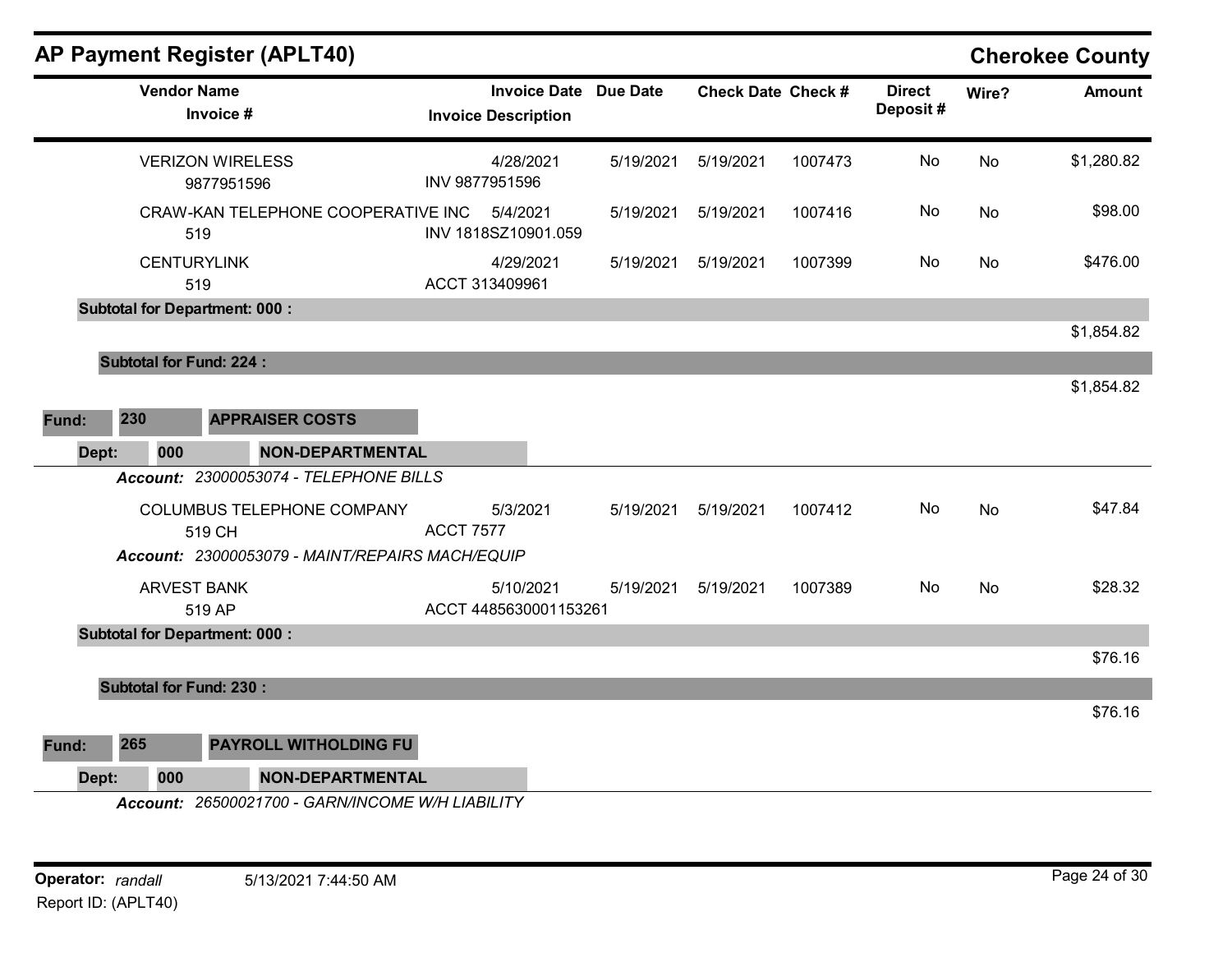| AP Payment Register (APLT40)                |                                                            |           |                           |         |                           |           | <b>Cherokee County</b> |
|---------------------------------------------|------------------------------------------------------------|-----------|---------------------------|---------|---------------------------|-----------|------------------------|
| <b>Vendor Name</b><br>Invoice #             | <b>Invoice Date Due Date</b><br><b>Invoice Description</b> |           | <b>Check Date Check #</b> |         | <b>Direct</b><br>Deposit# | Wire?     | <b>Amount</b>          |
| <b>CHRISTOPHER WREN</b><br>519              | 5/11/2021<br><b>REIMB:PAYROLL DEDUCTION</b>                | 5/19/2021 | 5/19/2021                 | 1007403 | No                        | <b>No</b> | \$218.60               |
| <b>Subtotal for Department: 000:</b>        |                                                            |           |                           |         |                           |           | \$218.60               |
| <b>Subtotal for Fund: 265:</b>              |                                                            |           |                           |         |                           |           |                        |
|                                             |                                                            |           |                           |         |                           |           | \$218.60               |
| 300<br><b>SERVICE FOR ELDERLY</b><br>Fund:  |                                                            |           |                           |         |                           |           |                        |
| 000<br>Dept:<br><b>NON-DEPARTMENTAL</b>     |                                                            |           |                           |         |                           |           |                        |
| Account: 30000053072 - GAS, ELECTRIC, WATER |                                                            |           |                           |         |                           |           |                        |
| <b>CITY OF COLUMBUS</b><br>519 ELD          | 5/3/2021<br>ACCT 07-48820-01                               | 5/19/2021 | 5/19/2021                 | 1007406 | No                        | <b>No</b> | \$58.06                |
| <b>KANSAS GAS SERVICE</b><br>519 ELD1       | 4/30/2021<br>ACCT 512076592 1191351 09                     | 5/19/2021 | 5/19/2021                 | 1007435 | No.                       | No        | \$95.44                |
| <b>KANSAS GAS SERVICE</b><br>519 ELD 2      | 4/30/2021<br>ACCT 510074383 1179346 45                     | 5/19/2021 | 5/19/2021                 | 1007435 | No                        | <b>No</b> | \$100.79               |
| <b>CITY OF GALENA</b><br>519 ELD            | 5/3/2021<br>ACCT 10006000                                  | 5/19/2021 | 5/19/2021                 | 1007407 | No                        | No        | \$111.93               |
| <b>KANSAS GAS SERVICE</b><br>519 ELD        | 4/28/2021<br>ACCT 510020083 1175382 00                     | 5/19/2021 | 5/19/2021                 | 1007435 | No                        | <b>No</b> | \$71.41                |
| <b>KANSAS GAS SERVICE</b><br>519            | 4/28/2021<br>ACCT 510724504 2014982 18                     | 5/19/2021 | 5/19/2021                 | 1007435 | No                        | <b>No</b> | \$50.76                |
| Account: 30000053074 - TELEPHONE BILLS      |                                                            |           |                           |         |                           |           |                        |
| <b>CENTURYLINK</b><br>519                   | 5/3/2021<br>ACCT 320497874                                 | 5/19/2021 | 5/19/2021                 | 1007398 | No                        | <b>No</b> | \$2.87                 |
| <b>CENTURYLINK</b><br>519 ELD1              | 5/10/2021<br>ACT 313355170                                 | 5/19/2021 | 5/19/2021                 | 1007399 | No.                       | <b>No</b> | \$93.61                |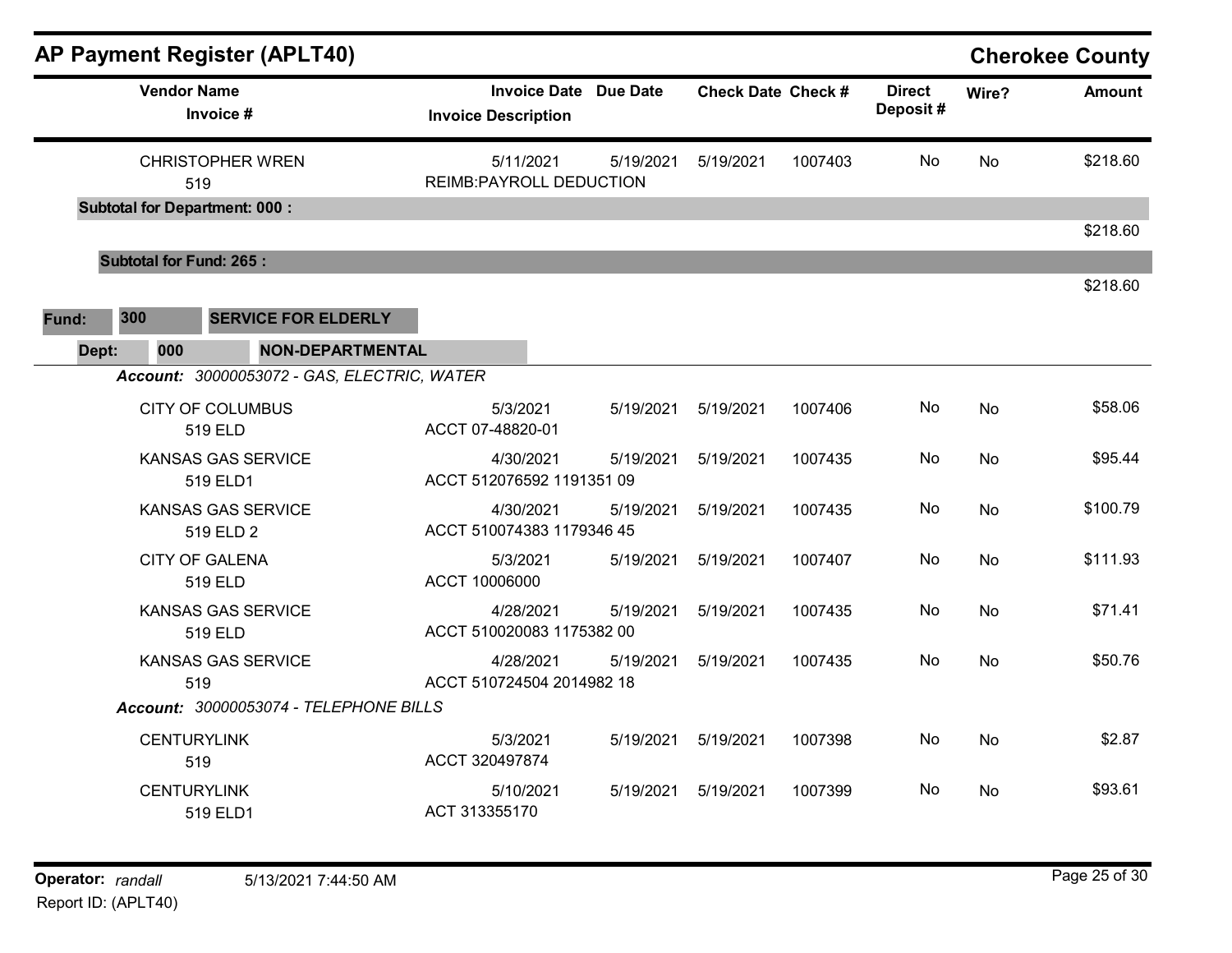| <b>AP Payment Register (APLT40)</b>                |                                                   |                 |                           |         |                           |       | <b>Cherokee County</b> |
|----------------------------------------------------|---------------------------------------------------|-----------------|---------------------------|---------|---------------------------|-------|------------------------|
| <b>Vendor Name</b><br>Invoice #                    | <b>Invoice Date</b><br><b>Invoice Description</b> | <b>Due Date</b> | <b>Check Date Check #</b> |         | <b>Direct</b><br>Deposit# | Wire? | <b>Amount</b>          |
| <b>CENTURYLINK</b><br>519 ELD                      | 5/3/2021<br>ACCT 320494722                        | 5/19/2021       | 5/19/2021                 | 1007398 | No                        | No    | \$2.87                 |
| <b>CENTURYLINK</b><br>519 ELD                      | 5/10/2021<br>ACCT 313571296                       | 5/19/2021       | 5/19/2021                 | 1007399 | No                        | No    | \$84.83                |
| <b>Subtotal for Department: 000:</b>               |                                                   |                 |                           |         |                           |       |                        |
|                                                    |                                                   |                 |                           |         |                           |       | \$672.57               |
| <b>Subtotal for Fund: 300:</b>                     |                                                   |                 |                           |         |                           |       | \$672.57               |
| 330<br><b>SEWER DISTRICT#1 OPER</b>                |                                                   |                 |                           |         |                           |       |                        |
| Fund:<br><b>NON-DEPARTMENTAL</b><br>Dept:<br>000   |                                                   |                 |                           |         |                           |       |                        |
| Account: 33000053072 - GAS, ELECTRIC, WATER        |                                                   |                 |                           |         |                           |       |                        |
| <b>LIBERTY UTILITIES</b><br>487490-67-4 SEWER 001  | 4/28/2021<br>ACCT #487490-67-4                    | 5/19/2021       | 5/19/2021                 | 1007441 | No                        | No    | \$39.01                |
| <b>LIBERTY UTILITIES</b><br>547731-85-1 SEWER0     | 4/28/2021<br>ACCT #547731-85-1                    | 5/19/2021       | 5/19/2021                 | 1007441 | No                        | No    | \$837.54               |
| <b>LIBERTY UTILITIES</b><br>059522-21-9 SEWER 003  | 4/28/2021<br>ACCT # 059522-21-9                   | 5/19/2021       | 5/19/2021                 | 1007441 | No                        | No    | \$167.26               |
| <b>LIBERTY UTILITIES</b><br>535793-78--0 SEWER 002 | 4/28/2021<br>ACCT #535793-78-0                    | 5/19/2021       | 5/19/2021                 | 1007441 | No                        | No    | \$35.11                |
| Account: 33000053074 - TELEPHONE BILLS             |                                                   |                 |                           |         |                           |       |                        |
| <b>CENTURYLINK</b><br>438097159 SEWER0             | 4/23/2021<br>ACCT #438097159                      | 5/19/2021       | 5/19/2021                 | 1007399 | No                        | No    | \$199.12               |
| Account: 33000053089 - OTHER CONTRACTUAL           |                                                   |                 |                           |         |                           |       |                        |
| JOHN FABICK TRACTOR CO<br><b>JOC308722B SEWER</b>  | 4/22/2021<br>INV # JOC308722B                     | 5/19/2021       | 5/19/2021                 | 1007433 | No                        | No    | \$71.27                |
| <b>O'REILLY AUTO PARTS</b><br>4083-448246 SEWER    | 4/3/2021<br>INV #4083-448246                      | 5/19/2021       | 5/19/2021                 | 1007454 | No                        | No    | \$85.94                |
| Operator: randall<br>5/13/2021 7:44:50 AM          |                                                   |                 |                           |         |                           |       | Page 26 of 30          |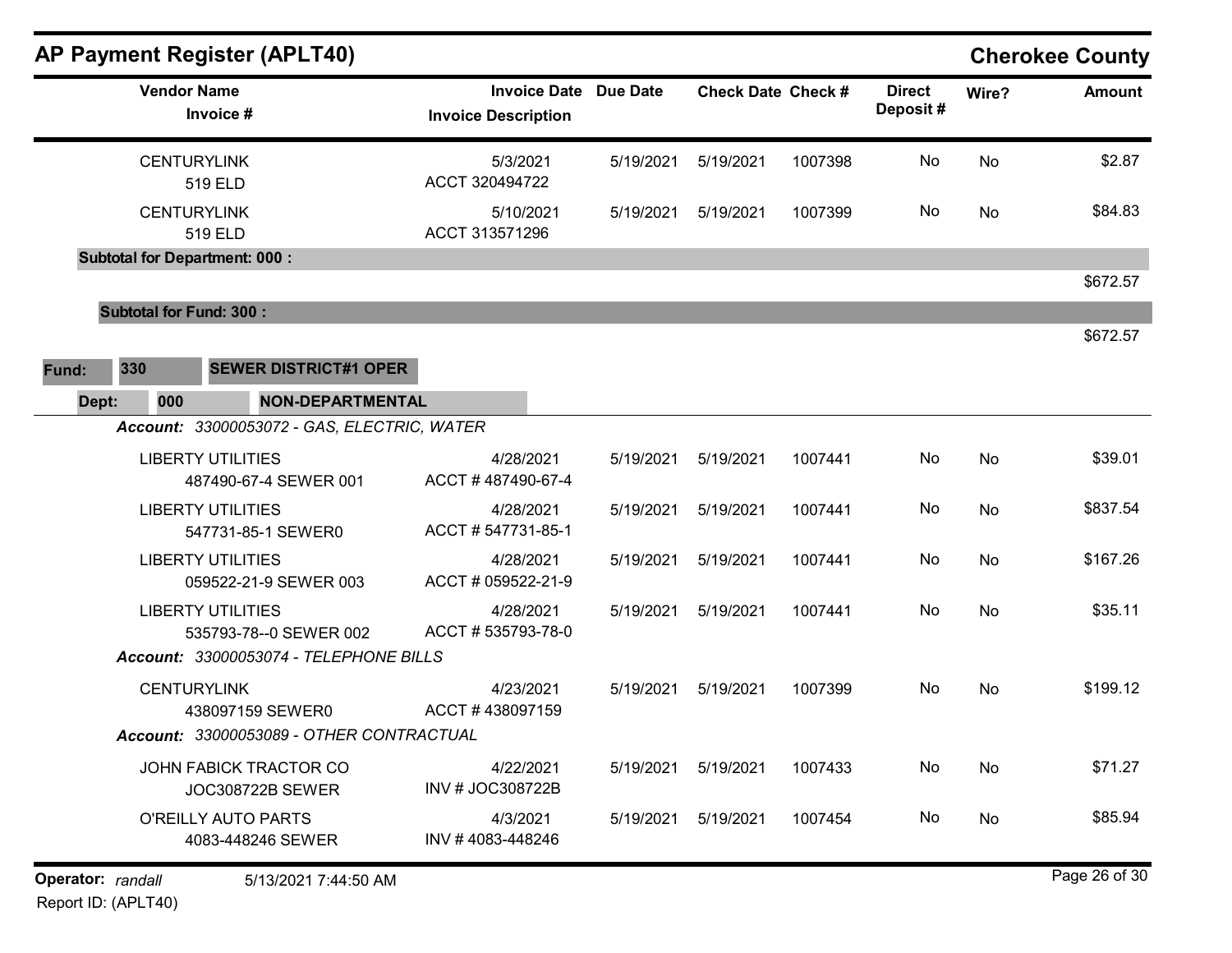|              | <b>AP Payment Register (APLT40)</b>               |                 |                                                   |                 |                           |         |                           |       | <b>Cherokee County</b> |
|--------------|---------------------------------------------------|-----------------|---------------------------------------------------|-----------------|---------------------------|---------|---------------------------|-------|------------------------|
|              | <b>Vendor Name</b><br>Invoice #                   |                 | <b>Invoice Date</b><br><b>Invoice Description</b> | <b>Due Date</b> | <b>Check Date Check #</b> |         | <b>Direct</b><br>Deposit# | Wire? | <b>Amount</b>          |
|              | JOHN FABICK TRACTOR CO<br><b>JOC308722A SEWER</b> |                 | 4/22/2021<br>INV # JOC308722A                     | 5/19/2021       | 5/19/2021                 | 1007433 | No                        | No    | \$137.80               |
|              | <b>Subtotal for Department: 000:</b>              |                 |                                                   |                 |                           |         |                           |       | \$1,573.05             |
|              | <b>Subtotal for Fund: 330:</b>                    |                 |                                                   |                 |                           |         |                           |       |                        |
|              |                                                   |                 |                                                   |                 |                           |         |                           |       | \$1,573.05             |
| 413<br>Fund: | <b>ATTORNEY APPLICATION</b>                       |                 |                                                   |                 |                           |         |                           |       |                        |
| Dept:        | <b>NON-DEPARTMENTAL</b><br>000                    |                 |                                                   |                 |                           |         |                           |       |                        |
|              | Account: 41300053089 - OTHER CONTRACTUAL          |                 |                                                   |                 |                           |         |                           |       |                        |
|              | <b>ARVEST BANK</b><br>519 AT1                     |                 | 5/5/2021<br>ACCT 4485630001141936                 | 5/19/2021       | 5/19/2021                 | 1007389 | No                        | No    | \$15.57                |
|              | RIVERTON PROJECT GRADUATION<br>519                | <b>DONATION</b> | 4/28/2021                                         | 5/19/2021       | 5/19/2021                 | 1007458 | No                        | No    | \$50.00                |
|              | <b>Subtotal for Department: 000:</b>              |                 |                                                   |                 |                           |         |                           |       |                        |
|              |                                                   |                 |                                                   |                 |                           |         |                           |       | \$65.57                |
|              | <b>Subtotal for Fund: 413:</b>                    |                 |                                                   |                 |                           |         |                           |       | \$65.57                |
| 450<br>Fund: | <b>TOURISM &amp; CONVENTION</b>                   |                 |                                                   |                 |                           |         |                           |       |                        |
| Dept:        | <b>NON-DEPARTMENTAL</b><br>000                    |                 |                                                   |                 |                           |         |                           |       |                        |
|              | Account: 45000053300 - MISC PAID OUT              |                 |                                                   |                 |                           |         |                           |       |                        |
|              | <b>COLUMBUS CHAMBER OF COMMERCE</b><br>519        |                 | 5/4/2021<br><b>TRANSIENT GUEST TAX</b>            | 5/19/2021       | 5/19/2021                 | 1007410 | No                        | No    | \$454.47               |
|              | CHEROKEE COUNTY TOURISM GRANT PRO 5/4/2021<br>519 |                 | <b>TRANSIENT GUEST TAX</b>                        |                 | 5/19/2021   5/19/2021     | 1007402 | No.                       | No    | \$302.98               |
|              | BAXTER SPRINGS CHAMBER OF COMMERC 5/4/2021<br>519 |                 | <b>TRANSIENT GUEST TAX</b>                        |                 | 5/19/2021   5/19/2021     | 1007394 | No                        | No    | \$454.47               |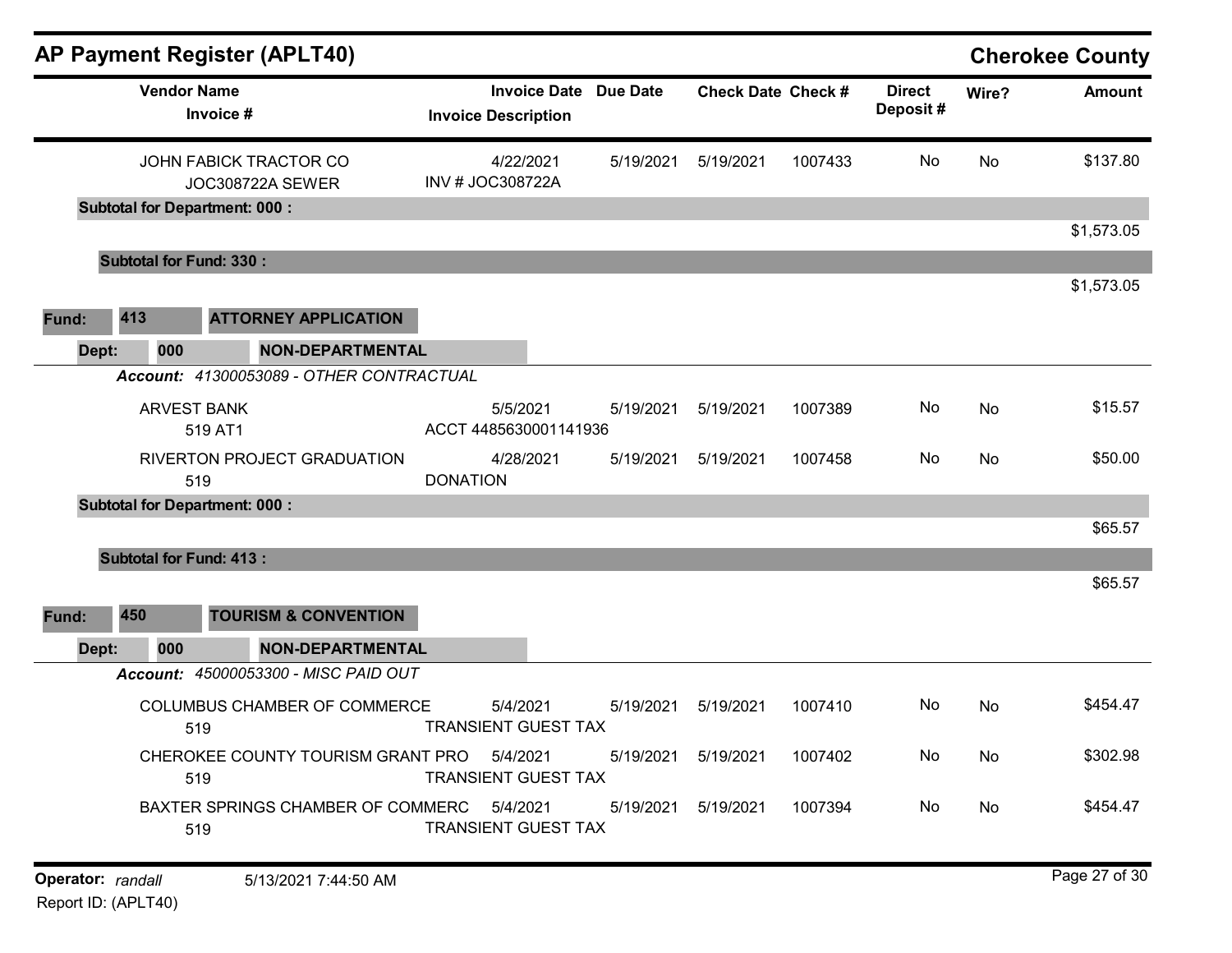|                   |     |                                      | <b>AP Payment Register (APLT40)</b>  |                                                            |           |                           |         |                           |       | <b>Cherokee County</b> |
|-------------------|-----|--------------------------------------|--------------------------------------|------------------------------------------------------------|-----------|---------------------------|---------|---------------------------|-------|------------------------|
|                   |     | <b>Vendor Name</b><br>Invoice #      |                                      | <b>Invoice Date Due Date</b><br><b>Invoice Description</b> |           | <b>Check Date Check #</b> |         | <b>Direct</b><br>Deposit# | Wire? | <b>Amount</b>          |
|                   |     | <b>Subtotal for Department: 000:</b> |                                      |                                                            |           |                           |         |                           |       |                        |
|                   |     | <b>Subtotal for Fund: 450:</b>       |                                      |                                                            |           |                           |         |                           |       | \$1,211.92             |
|                   |     |                                      |                                      |                                                            |           |                           |         |                           |       | \$1,211.92             |
| Fund:             | 460 | <b>VIN</b>                           |                                      |                                                            |           |                           |         |                           |       |                        |
| Dept:             |     | 000                                  | <b>NON-DEPARTMENTAL</b>              |                                                            |           |                           |         |                           |       |                        |
|                   |     |                                      | Account: 46000053300 - MISC PAID OUT |                                                            |           |                           |         |                           |       |                        |
|                   |     | <b>ARVEST BANK</b><br>519 SH5        |                                      | 5/5/2021<br>ACCT 4485638000228604                          | 5/19/2021 | 5/19/2021                 | 1007390 | No                        | No    | \$600.00               |
|                   |     | 519 SH                               | N&F TRAINING SOLUTIONS, LLC          | 5/12/2021<br><b>TRAINING</b>                               | 5/19/2021 | 5/19/2021                 | 1007447 | No                        | No    | \$285.40               |
|                   |     | <b>CUSTOM AWARDS</b><br>21.160       |                                      | 5/10/2021<br>INV 21.160                                    | 5/19/2021 | 5/19/2021                 | 1007418 | No                        | No    | \$98.99                |
|                   |     | 519                                  | N&F TRAINING SOLUTIONS, LLC          | 5/12/2021<br><b>TRAINING</b>                               | 5/19/2021 | 5/19/2021                 | 1007447 | No                        | No    | \$6,000.00             |
|                   |     | <b>Subtotal for Department: 000:</b> |                                      |                                                            |           |                           |         |                           |       |                        |
|                   |     |                                      |                                      |                                                            |           |                           |         |                           |       | \$6,984.39             |
|                   |     | <b>Subtotal for Fund: 460:</b>       |                                      |                                                            |           |                           |         |                           |       |                        |
| Fund:             | 490 |                                      | <b>SPECIAL LAW ENFORCEM</b>          |                                                            |           |                           |         |                           |       | \$6,984.39             |
| Dept:             |     | 000                                  | <b>NON-DEPARTMENTAL</b>              |                                                            |           |                           |         |                           |       |                        |
|                   |     |                                      | Account: 49000053300 - MISC PAID OUT |                                                            |           |                           |         |                           |       |                        |
|                   |     | <b>ARVEST BANK</b><br>519 SH5        |                                      | 5/5/2021<br>ACCT 4485638000228604                          | 5/19/2021 | 5/19/2021                 | 1007390 | No                        | No    | \$524.70               |
|                   |     | <b>AUDREY RICKS</b><br>519           |                                      | 4/28/2021<br><b>REIMBURSEMENT</b>                          | 5/19/2021 | 5/19/2021                 | 1007392 | No                        | No    | \$56.46                |
| Operator: randall |     |                                      | 5/13/2021 7:44:50 AM                 |                                                            |           |                           |         |                           |       | Page 28 of 30          |

Report ID: (APLT40)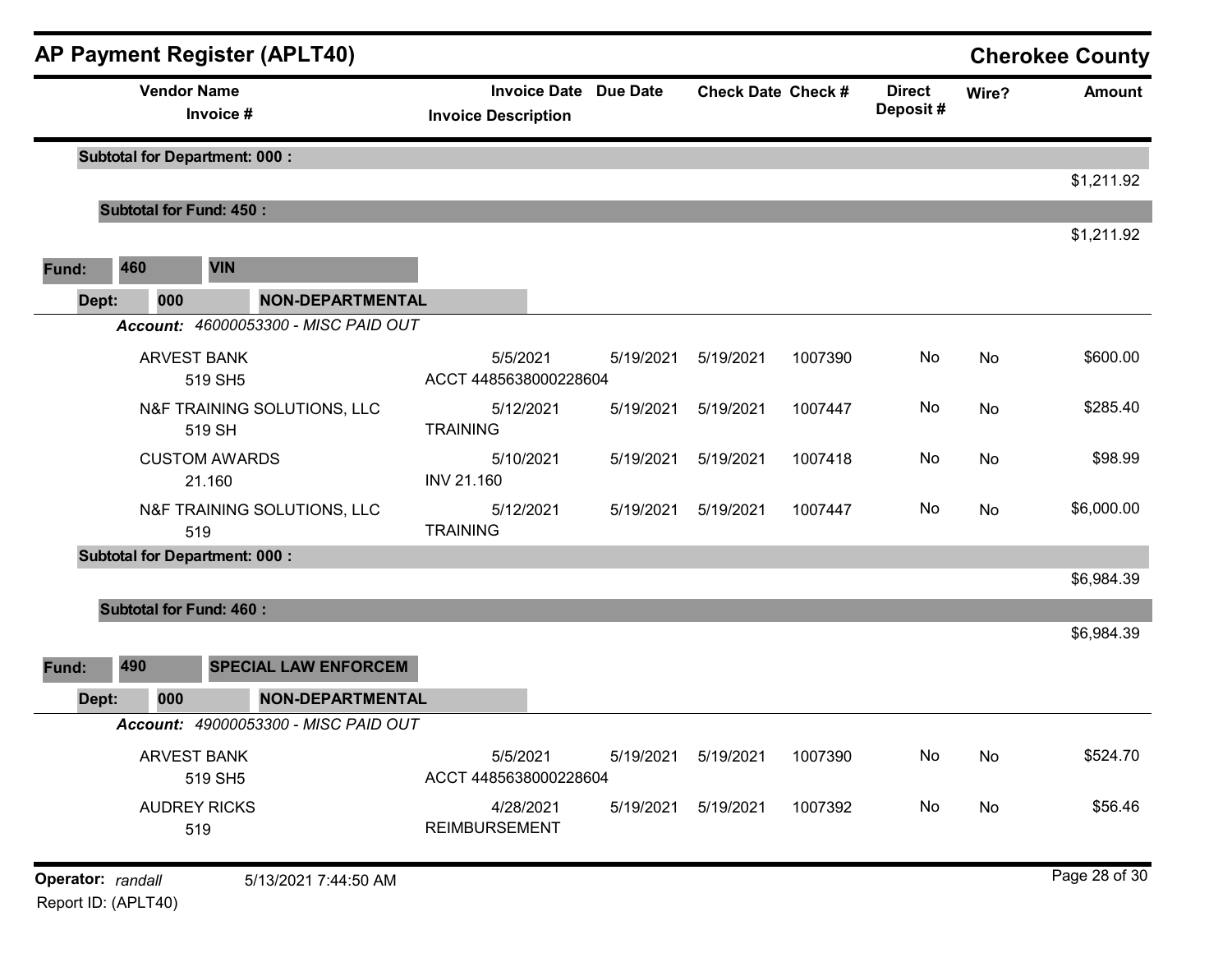| AP Payment Register (APLT40)         |                                                            |           |                           |         |                                   |       | <b>Cherokee County</b> |
|--------------------------------------|------------------------------------------------------------|-----------|---------------------------|---------|-----------------------------------|-------|------------------------|
| <b>Vendor Name</b><br>Invoice #      | <b>Invoice Date Due Date</b><br><b>Invoice Description</b> |           | <b>Check Date Check #</b> |         | <b>Direct</b><br>Deposit#         | Wire? | <b>Amount</b>          |
| <b>ARVEST BANK</b><br>519 SH4        | 5/5/2021<br>ACCT 4485630001141738                          | 5/19/2021 | 5/19/2021                 | 1007390 | No                                | No    | \$494.85               |
| <b>Subtotal for Department: 000:</b> |                                                            |           |                           |         |                                   |       |                        |
|                                      |                                                            |           |                           |         |                                   |       | \$1,076.01             |
| <b>Subtotal for Fund: 490:</b>       |                                                            |           |                           |         |                                   |       |                        |
|                                      |                                                            |           |                           |         |                                   |       | \$1,076.01             |
|                                      |                                                            |           |                           |         | Total for Bank 1 Account 1120298: |       | \$112,631.23           |
|                                      |                                                            |           |                           | *****   | <b>Total Invoices Paid:</b>       |       | \$112,631.23           |